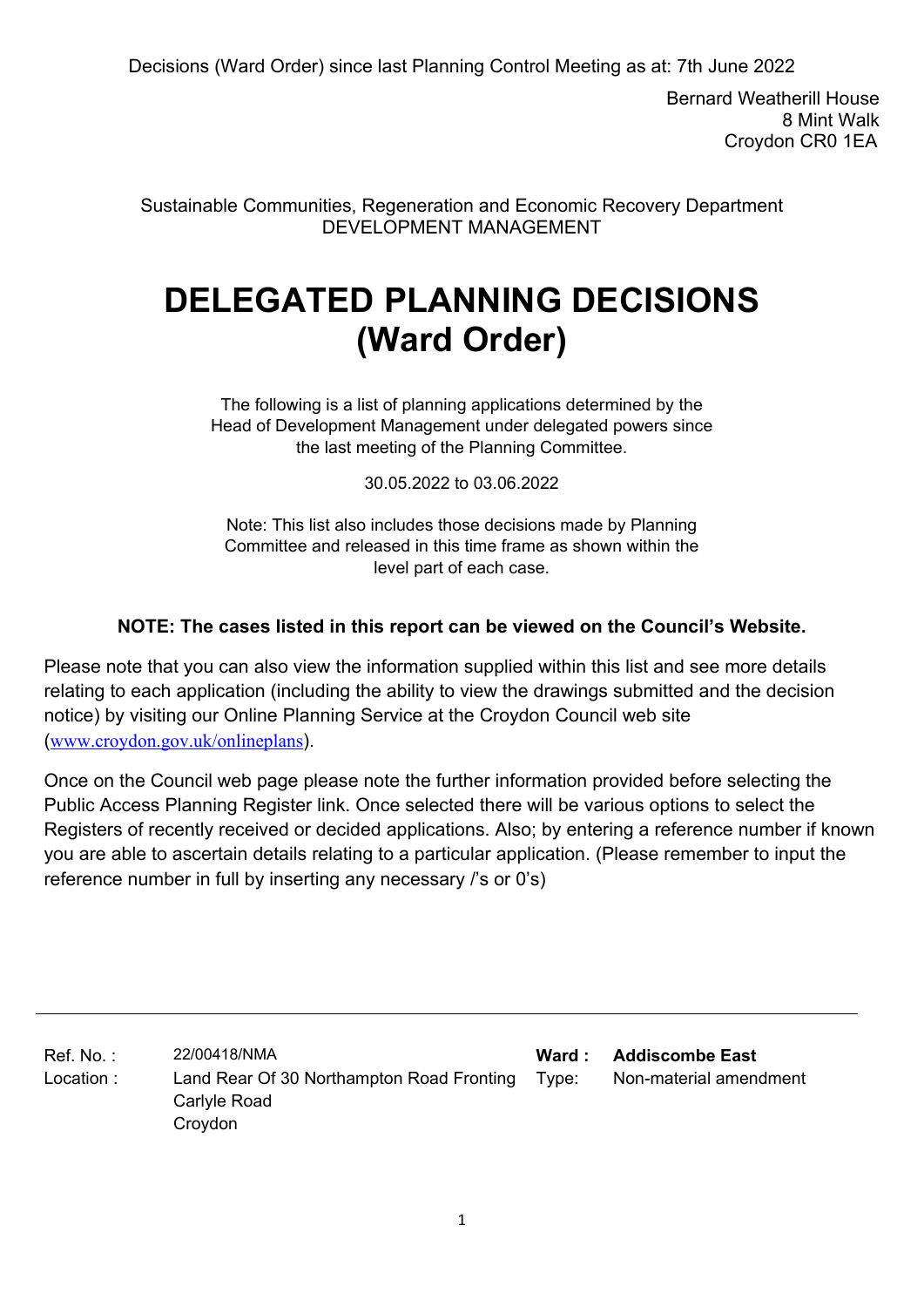Proposal : Non-material amendment to application 18/04091/FUL for the demolition of existing garage and erection of detached two-storey 3 bedroom dwellinghouse fronting Carlyle Road including car parking and turning space, bin and bicycle store, landscaping and alterations to existing front boundary wall.

Date Decision: 31.05.22

#### **Not approved**

| Level:                             | <b>Delegated Business Meeting</b>                                                                                                                                                               |                |                                                                   |
|------------------------------------|-------------------------------------------------------------------------------------------------------------------------------------------------------------------------------------------------|----------------|-------------------------------------------------------------------|
| Ref. No.:<br>Location:             | 22/00984/HSE<br>275 Addiscombe Road<br>Croydon<br>CR07HY                                                                                                                                        | Ward:<br>Type: | <b>Addiscombe East</b><br><b>Householder Application</b>          |
| Proposal:                          | Erection of part two storey and part single side and rear extensions, a single storey<br>extension to the front and dormer extensions to the roof. Other associated alterations to<br>the house |                |                                                                   |
| Date Decision:                     | 01.06.22                                                                                                                                                                                        |                |                                                                   |
| <b>Permission Granted</b>          |                                                                                                                                                                                                 |                |                                                                   |
| Level:                             | <b>Delegated Business Meeting</b>                                                                                                                                                               |                |                                                                   |
| Ref. No.:<br>Location:             | 22/01739/TRE<br><b>Walcot Court</b><br>1B Ashburton Road<br>Croydon<br>CR <sub>0</sub> 6AP                                                                                                      | Ward:<br>Type: | <b>Addiscombe East</b><br>Consent for works to protected<br>trees |
| Proposal:                          | T1. Common Lime. Remove basal growth from around the mainstem and crown raise the<br>lower branches to 4m from ground level.<br>(TPO 43, 1987)                                                  |                |                                                                   |
| Date Decision:                     | 30.05.22                                                                                                                                                                                        |                |                                                                   |
| <b>Consent Granted (Tree App.)</b> |                                                                                                                                                                                                 |                |                                                                   |
| Level:                             | <b>Delegated Business Meeting</b>                                                                                                                                                               |                |                                                                   |

| Ref. No. :<br>Location : | 21/00776/FUL<br>The Law Courts<br>Altyre Road                                           | Ward :<br>Tvpe: | <b>Addiscombe West</b><br>Full planning permission |
|--------------------------|-----------------------------------------------------------------------------------------|-----------------|----------------------------------------------------|
| Proposal :               | Croydon<br>CR9 5AB<br>Addition of 5No. extract fans to replace exsisting at roof level. |                 |                                                    |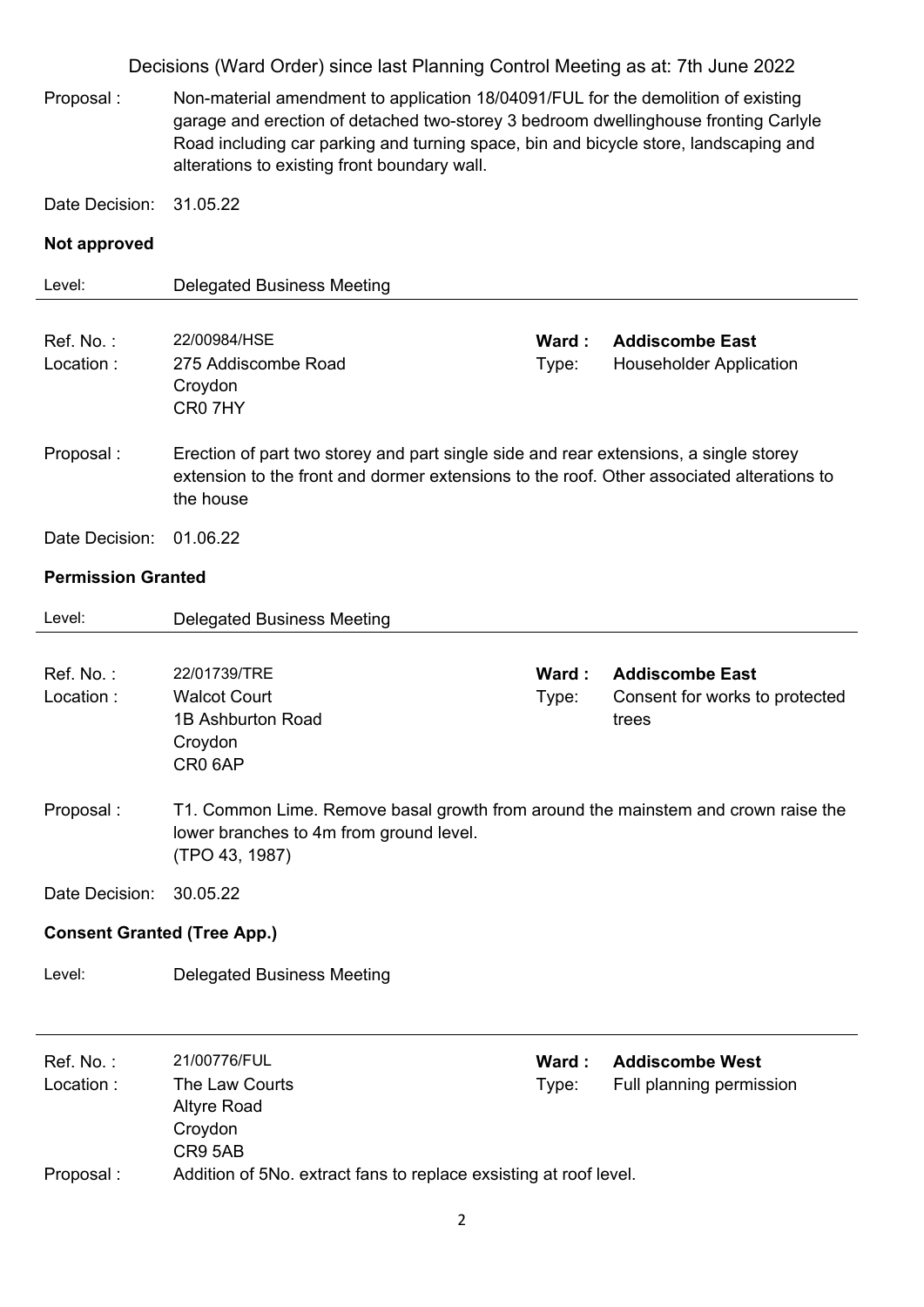Date Decision: 30.05.22

### **Permission Granted**

| Level:                             | <b>Delegated Business Meeting</b>                                                                                                                                                                                                                                                                       |                |                                                                     |  |  |
|------------------------------------|---------------------------------------------------------------------------------------------------------------------------------------------------------------------------------------------------------------------------------------------------------------------------------------------------------|----------------|---------------------------------------------------------------------|--|--|
| Ref. No.:<br>Location:             | 21/03040/OUT<br>Warehouse<br>130 Oval Road<br>Croydon<br>CR0 6BL                                                                                                                                                                                                                                        | Ward:<br>Type: | <b>Addiscombe West</b><br>Outline planning permission               |  |  |
| Proposal:                          | Outline planning application (for access, scale, and layout only) for demolition of existing<br>unoccupied warehouse buildings. Erection of 2 x part 2-storey, part 3-storey and part 4<br>storey buildings providing 36 units with associated cycle and bin storage, amenity space<br>and landscaping. |                |                                                                     |  |  |
| Date Decision:                     | 30.05.22                                                                                                                                                                                                                                                                                                |                |                                                                     |  |  |
| <b>Permission Refused</b>          |                                                                                                                                                                                                                                                                                                         |                |                                                                     |  |  |
| Level:                             | <b>Delegated Business Meeting</b>                                                                                                                                                                                                                                                                       |                |                                                                     |  |  |
| Ref. No.:<br>Location:             | 22/01788/TRE<br>50 Turnpike Link<br>Croydon<br>CR0 5NX                                                                                                                                                                                                                                                  | Ward:<br>Type: | <b>Addiscombe West</b><br>Consent for works to protected<br>trees   |  |  |
| Proposal:                          | T079 - Repollard to previous points to maintain pollard cycle.<br>(TPO 23, 2016)                                                                                                                                                                                                                        |                |                                                                     |  |  |
| Date Decision:                     | 30.05.22                                                                                                                                                                                                                                                                                                |                |                                                                     |  |  |
| <b>Consent Granted (Tree App.)</b> |                                                                                                                                                                                                                                                                                                         |                |                                                                     |  |  |
| Level:                             | <b>Delegated Business Meeting</b>                                                                                                                                                                                                                                                                       |                |                                                                     |  |  |
| Ref. No.:<br>Location:             | 22/01911/LP<br>200 Morland Road<br>Croydon<br>CR0 6NF                                                                                                                                                                                                                                                   | Ward:<br>Type: | <b>Addiscombe West</b><br><b>LDC (Proposed) Operations</b><br>edged |  |  |
| Proposal:                          | Erection of a single storey side and rear extensions, single storey rear extension, dormer<br>extension in rear roof slope and roof light in front roof slope                                                                                                                                           |                |                                                                     |  |  |
| Date Decision:                     | 01.06.22                                                                                                                                                                                                                                                                                                |                |                                                                     |  |  |
|                                    | Lawful Dev. Cert. Granted (proposed)                                                                                                                                                                                                                                                                    |                |                                                                     |  |  |
| Level:                             | <b>Delegated Business Meeting</b>                                                                                                                                                                                                                                                                       |                |                                                                     |  |  |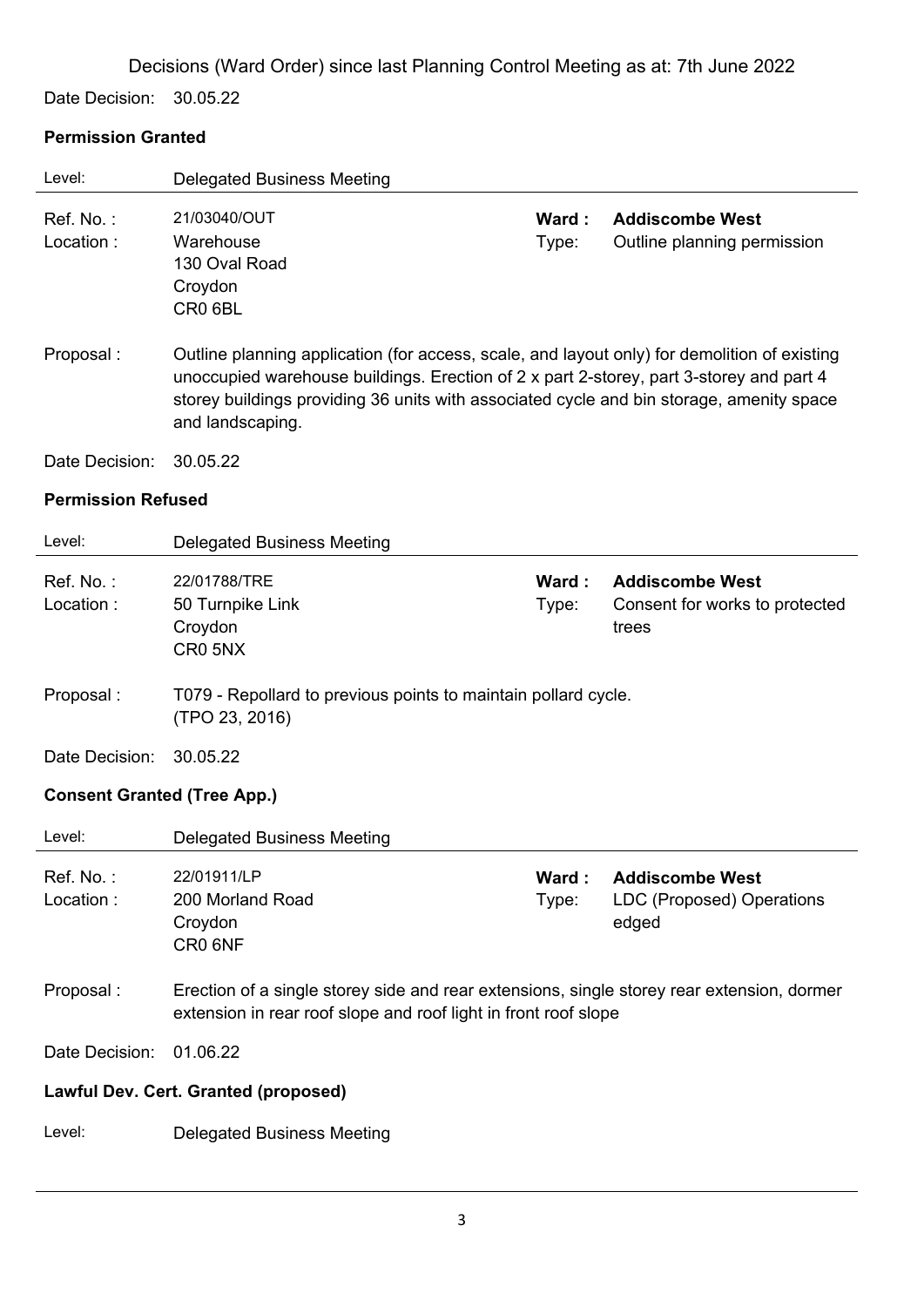| Ref. No. : | 21/05422/HSE                                                                                                            | Ward : | <b>Bensham Manor</b>           |
|------------|-------------------------------------------------------------------------------------------------------------------------|--------|--------------------------------|
| Location:  | Ballycomoyle                                                                                                            | Type:  | <b>Householder Application</b> |
|            | 53C Winterbourne Road                                                                                                   |        |                                |
|            | <b>Thornton Heath</b>                                                                                                   |        |                                |
|            | CR7 7QX                                                                                                                 |        |                                |
| Proposal:  | Installation of basement level window in rear elevation with formation of lightwell and<br>associated excavation works. |        |                                |

Date Decision: 31.05.22

### **Permission Granted**

| Level:                    | <b>Delegated Business Meeting</b>                                                                                                                                                                                                                                                                                                                                                                 |                 |                                                  |
|---------------------------|---------------------------------------------------------------------------------------------------------------------------------------------------------------------------------------------------------------------------------------------------------------------------------------------------------------------------------------------------------------------------------------------------|-----------------|--------------------------------------------------|
| Ref. No.:<br>Location:    | 22/01493/FUL<br>26 Quadrant Road<br><b>Thornton Heath</b><br>CR7 7DA                                                                                                                                                                                                                                                                                                                              | Ward:<br>Type:  | <b>Bensham Manor</b><br>Full planning permission |
| Proposal:                 | Change of use from a single family house (C3) to a 5 room House in Multiple Occupation                                                                                                                                                                                                                                                                                                            |                 |                                                  |
| Date Decision:            | 01.06.22                                                                                                                                                                                                                                                                                                                                                                                          |                 |                                                  |
| <b>Permission Refused</b> |                                                                                                                                                                                                                                                                                                                                                                                                   |                 |                                                  |
| Level:                    | <b>Delegated Business Meeting</b>                                                                                                                                                                                                                                                                                                                                                                 |                 |                                                  |
|                           |                                                                                                                                                                                                                                                                                                                                                                                                   |                 |                                                  |
| Ref. No.:<br>Location:    | 22/01035/CONR<br>23 Ringwood Avenue<br>Croydon<br>CR0 3DT                                                                                                                                                                                                                                                                                                                                         | Ward :<br>Type: | <b>Broad Green</b><br>Variation of Condition     |
| Proposal:                 | Variation of condition 2 of planning application Reference Number: 19/03692/HSE<br>Date of Decision: 02/10/2019 granted for Erection of single storey outbuilding in<br>the rear garden for use as a self-contained granny annexe (To allow for the use of the<br>outbuilding not solely in conjunction with a single family dwellinghouse but within the<br>whole C3 Dwelling house definition). |                 |                                                  |
| Date Decision:            | 30.05.22                                                                                                                                                                                                                                                                                                                                                                                          |                 |                                                  |
| <b>Permission Granted</b> |                                                                                                                                                                                                                                                                                                                                                                                                   |                 |                                                  |
| Level:                    | <b>Delegated Business Meeting</b>                                                                                                                                                                                                                                                                                                                                                                 |                 |                                                  |
| Ref. No.:                 | 22/01610/GPDO                                                                                                                                                                                                                                                                                                                                                                                     | Ward:           | <b>Broad Green</b>                               |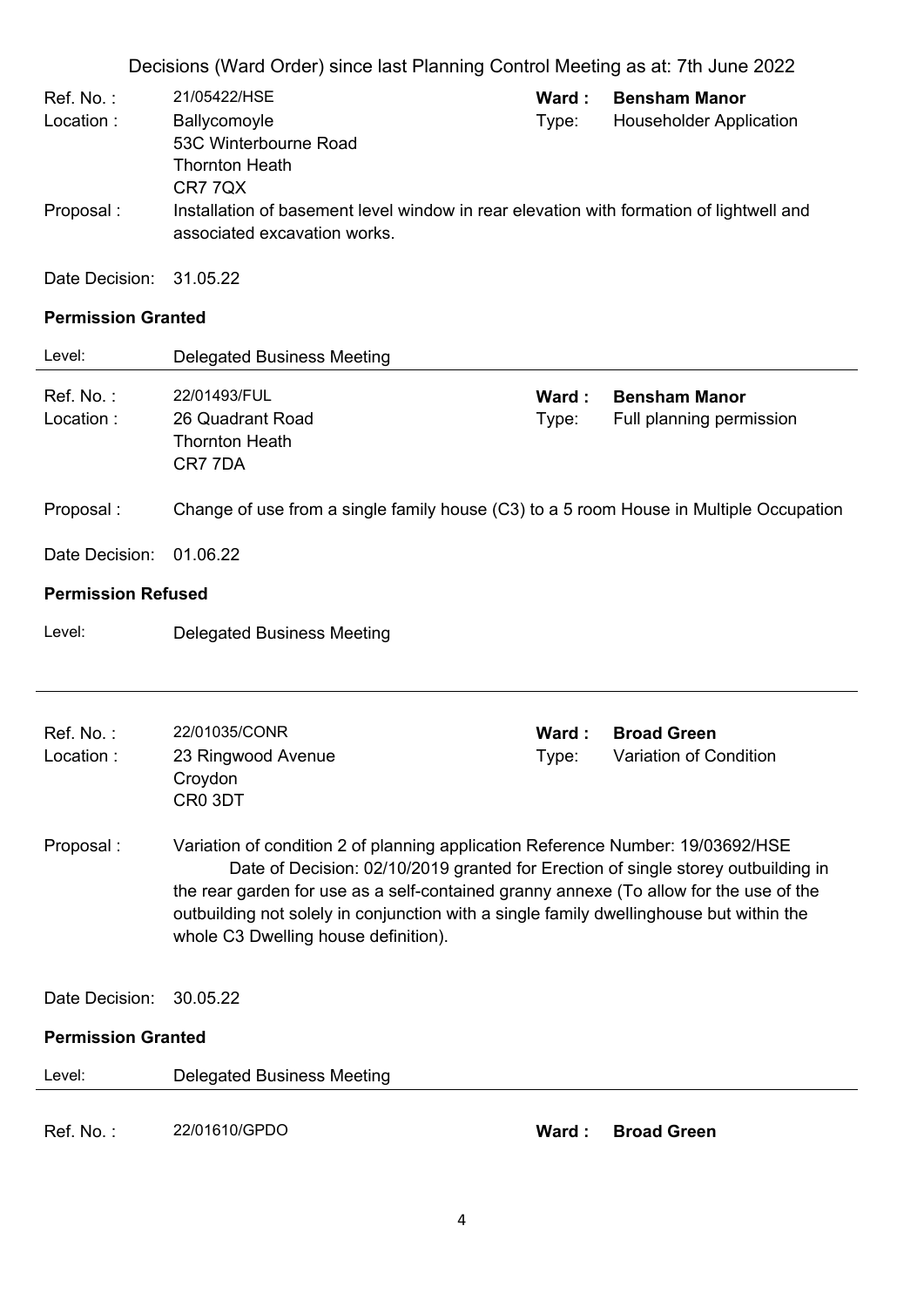| Decisions (Ward Order) since last Planning Control Meeting as at: 7th June 2022 |                                                                                                                                                                                               |       |                                                    |
|---------------------------------------------------------------------------------|-----------------------------------------------------------------------------------------------------------------------------------------------------------------------------------------------|-------|----------------------------------------------------|
| Location:                                                                       | 69 Ringwood Avenue<br>Croydon<br>CR0 3DT                                                                                                                                                      | Type: | Prior Appvl - Class A Larger<br><b>House Extns</b> |
| Proposal:                                                                       | Erection of a single storey rear extension projecting out 6 metres from the rear wall of the<br>original house with a height to the eaves of 2.9 metres and a maximum height of 3.3<br>metres |       |                                                    |
| Date Decision:                                                                  | 31.05.22                                                                                                                                                                                      |       |                                                    |
|                                                                                 | <b>Prior Approval No Jurisdiction (GPDO)</b>                                                                                                                                                  |       |                                                    |
| Level:                                                                          | <b>Delegated Business Meeting</b>                                                                                                                                                             |       |                                                    |
|                                                                                 |                                                                                                                                                                                               |       |                                                    |
|                                                                                 |                                                                                                                                                                                               |       |                                                    |
|                                                                                 |                                                                                                                                                                                               |       |                                                    |
| Ref. No.:                                                                       | 21/05256/HSE                                                                                                                                                                                  | Ward: | <b>Crystal Palace And Upper</b><br><b>Norwood</b>  |
| Location:                                                                       | 117 Church Road<br><b>Upper Norwood</b><br>London<br><b>SE19 2PR</b>                                                                                                                          | Type: | <b>Householder Application</b>                     |

Date Decision: 30.05.22

### **Permission Refused**

| Level:       | Delegated Business Meeting                                                                                                                                                                                                                                                                                                                                                                                                                                                                                                                                                           |       |                                                   |
|--------------|--------------------------------------------------------------------------------------------------------------------------------------------------------------------------------------------------------------------------------------------------------------------------------------------------------------------------------------------------------------------------------------------------------------------------------------------------------------------------------------------------------------------------------------------------------------------------------------|-------|---------------------------------------------------|
| $Ref. No.$ : | 21/05257/LBC                                                                                                                                                                                                                                                                                                                                                                                                                                                                                                                                                                         | Ward: | <b>Crystal Palace And Upper</b><br><b>Norwood</b> |
| Location :   | 117 Church Road<br><b>Upper Norwood</b><br>London<br><b>SE19 2PR</b>                                                                                                                                                                                                                                                                                                                                                                                                                                                                                                                 | Type: | <b>Listed Building Consent</b>                    |
| Proposal :   | Alterations, maintenance and repair works, internal alterations, formation of additional<br>bathroom, repair works to front entrance steps, demolition of existing shed, erection of<br>two-storey rear extension and replacement roof to existing side extension with provision<br>of rooflights, existing boundary wall raised, provision of rear terrace and associated<br>excavation works and retaining wall, installation of replacement patio doors in rear<br>elevation, extension of existing external rear landing and relocation of existing external<br>spiral staircase |       |                                                   |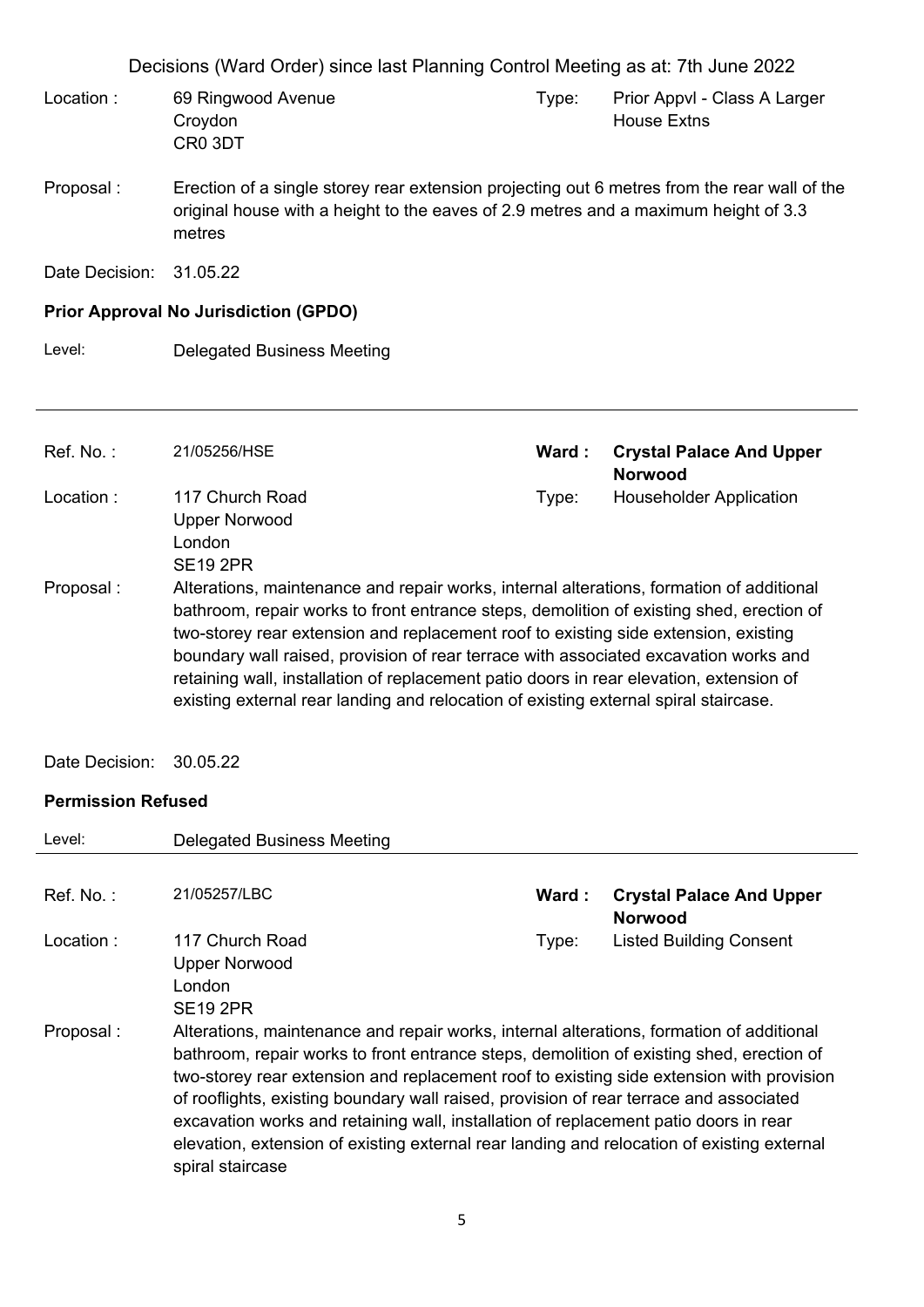Date Decision: 30.05.22

### **Listed Building Consent Refused**

| Level:                             | <b>Delegated Business Meeting</b>                                                                                                                                                            |       |                                                   |
|------------------------------------|----------------------------------------------------------------------------------------------------------------------------------------------------------------------------------------------|-------|---------------------------------------------------|
| Ref. No.:                          | 22/01395/TRE                                                                                                                                                                                 | Ward: | <b>Crystal Palace And Upper</b><br><b>Norwood</b> |
| Location:                          | 23 Beulah Hill<br><b>Upper Norwood</b><br>London<br><b>SE19 3LL</b>                                                                                                                          | Type: | Consent for works to protected<br>trees           |
| Proposal:                          | T1 Sessile Oak: Prune to clear building by 2 metres.<br>(TPO 17, 1994)                                                                                                                       |       |                                                   |
| Date Decision:                     | 30.05.22                                                                                                                                                                                     |       |                                                   |
| <b>Consent Granted (Tree App.)</b> |                                                                                                                                                                                              |       |                                                   |
| Level:                             | <b>Delegated Business Meeting</b>                                                                                                                                                            |       |                                                   |
| Ref. No.:                          | 22/01708/TRE                                                                                                                                                                                 | Ward: | <b>Crystal Palace And Upper</b><br><b>Norwood</b> |
| Location:                          | 117 Church Road<br><b>Upper Norwood</b><br>London<br><b>SE19 2PR</b>                                                                                                                         | Type: | Consent for works to protected<br>trees           |
| Proposal:                          | T1 Horse Chestnut - Remove right hand bough<br>G1 2x Lime trees: Crown reduce by 4m and cut back lateral branches on right hand tree<br>by 3m to shorten growth over garden<br>(TPO 9, 1994) |       |                                                   |
| Date Decision:                     | 30.05.22                                                                                                                                                                                     |       |                                                   |
| <b>Consent Granted (Tree App.)</b> |                                                                                                                                                                                              |       |                                                   |
| Level:                             | <b>Delegated Business Meeting</b>                                                                                                                                                            |       |                                                   |
| Ref. No.:                          | 22/01786/TRE                                                                                                                                                                                 | Ward: | <b>Crystal Palace And Upper</b><br><b>Norwood</b> |
| Location:                          | 16A Highfield Hill<br><b>Upper Norwood</b><br>London<br><b>SE19 3PS</b>                                                                                                                      | Type: | Consent for works to protected<br>trees           |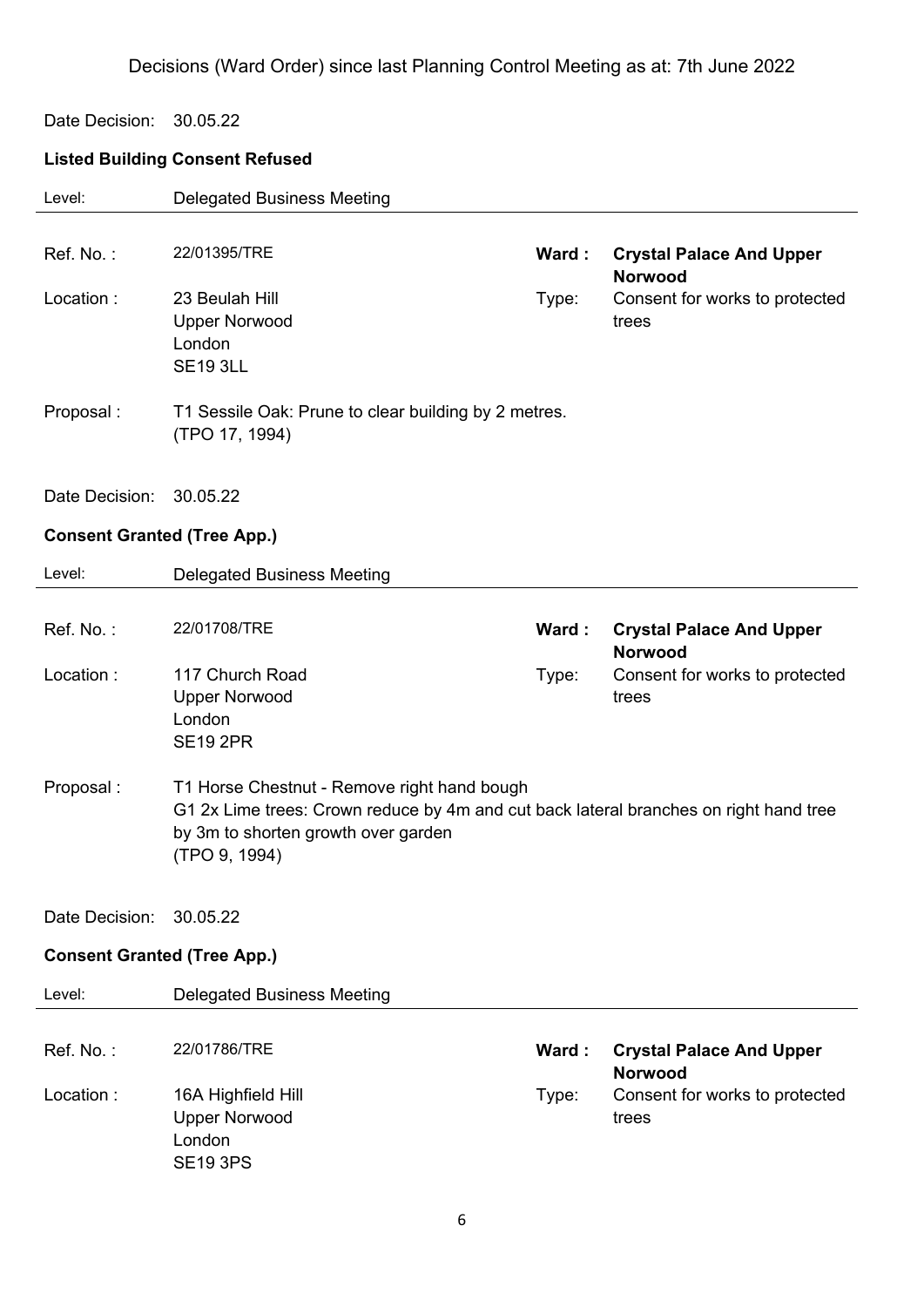- Proposal : T1 Oak, Reduce one limb which overhangs by approximately 2-3m. (TPO 37, 1988)
- Date Decision: 30.05.22

### **Consent Granted (Tree App.)**

| Level:                             | <b>Delegated Business Meeting</b>                                                       |       |                                                   |
|------------------------------------|-----------------------------------------------------------------------------------------|-------|---------------------------------------------------|
|                                    |                                                                                         |       |                                                   |
| Ref. No.:                          | 22/01791/CAT                                                                            | Ward: | <b>Crystal Palace And Upper</b><br><b>Norwood</b> |
| Location:                          | 1 Beulah Hill<br><b>Upper Norwood</b><br>London<br><b>SE19 3LQ</b>                      | Type: | Works to Trees in a<br><b>Conservation Area</b>   |
| Proposal:                          | T1 Taxus baccata: Crown Reduce by 2 metres.<br>T2 Taxus bacatta: Fell                   |       |                                                   |
| Date Decision:                     | 30.05.22                                                                                |       |                                                   |
|                                    | No objection (tree works in Con Areas)                                                  |       |                                                   |
| Level:                             | <b>Delegated Business Meeting</b>                                                       |       |                                                   |
| Ref. No.:                          | 22/01821/TRE                                                                            | Ward: | <b>Crystal Palace And Upper</b><br><b>Norwood</b> |
| Location:                          | Laburnum Court<br>86 Auckland Road<br><b>Upper Norwood</b><br>London<br><b>SE19 2EE</b> | Type: | Consent for works to protected<br>trees           |
| Proposal:                          | T1 (Oak) - Deadwood/Remove epicormic growth + 2-3m Building Clearance<br>(TPO 02, 1981) |       |                                                   |
| Date Decision:                     | 30.05.22                                                                                |       |                                                   |
| <b>Consent Granted (Tree App.)</b> |                                                                                         |       |                                                   |
| Level:                             | <b>Delegated Business Meeting</b>                                                       |       |                                                   |
|                                    |                                                                                         |       |                                                   |
| Ref. No.:                          | 21/06042/FUL                                                                            |       | Ward: Coulsdon Town                               |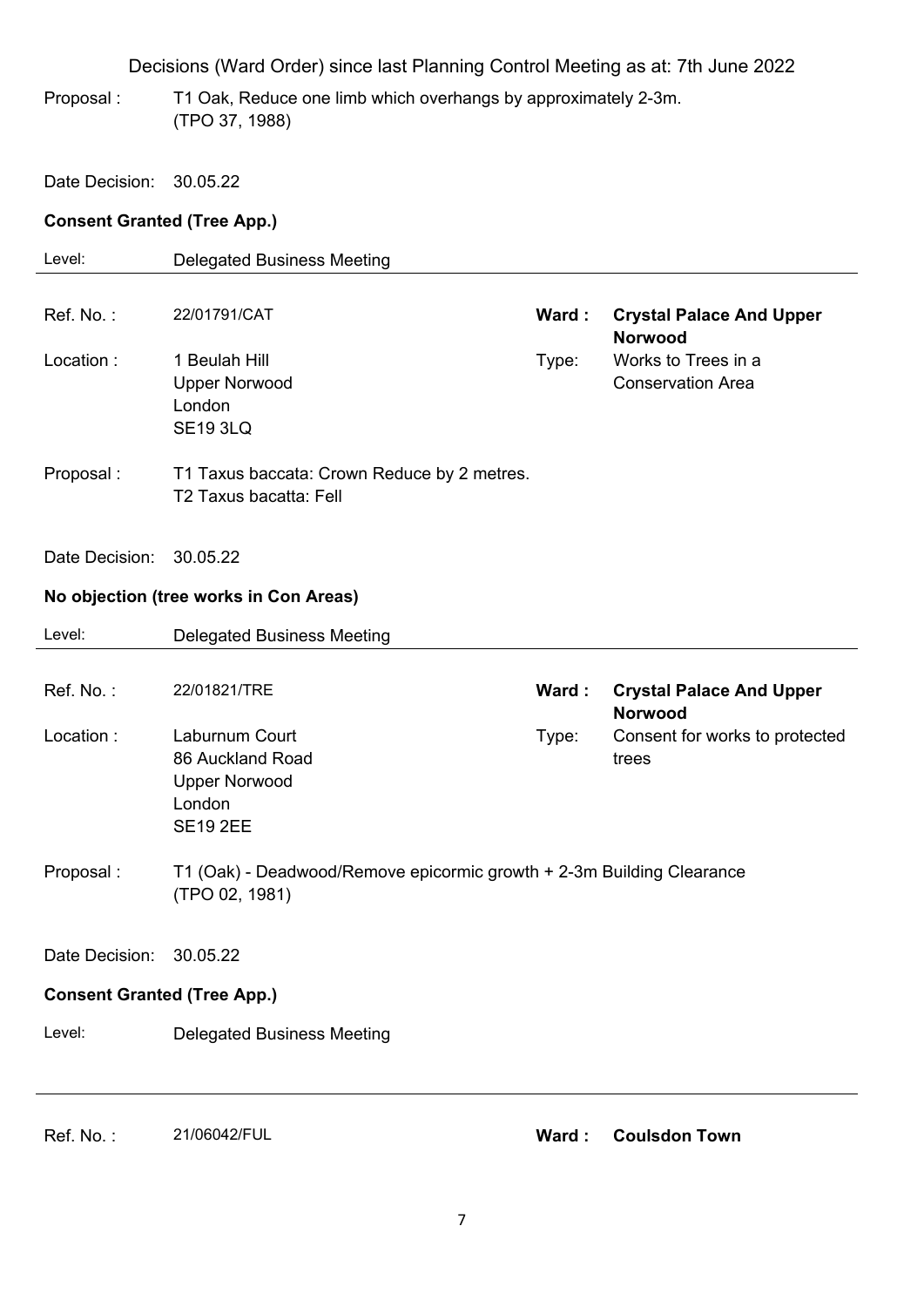|                                    | Decisions (Ward Order) since last Planning Control Meeting as at: 7th June 2022                                                                                                                                                                                                                     |                |                                                                 |  |
|------------------------------------|-----------------------------------------------------------------------------------------------------------------------------------------------------------------------------------------------------------------------------------------------------------------------------------------------------|----------------|-----------------------------------------------------------------|--|
| Location:                          | 38 Warwick Road<br>Coulsdon<br>CR5 2EE                                                                                                                                                                                                                                                              | Type:          | Full planning permission                                        |  |
| Proposal:                          | Conversion of the existing dwelling (Class C3) into an HMO for a maximum five people<br>(five rooms) (C4)                                                                                                                                                                                           |                |                                                                 |  |
| Date Decision:                     | 01.06.22                                                                                                                                                                                                                                                                                            |                |                                                                 |  |
| <b>Permission Refused</b>          |                                                                                                                                                                                                                                                                                                     |                |                                                                 |  |
| Level:                             | <b>Delegated Business Meeting</b>                                                                                                                                                                                                                                                                   |                |                                                                 |  |
| Ref. No.:<br>Location:             | 21/06169/DISC<br>Development Site Former Site Of<br>21 Hollymeoak Road<br>Coulsdon<br><b>CR5 3QA</b>                                                                                                                                                                                                | Ward:<br>Type: | <b>Coulsdon Town</b><br><b>Discharge of Conditions</b>          |  |
| Proposal:                          | Discharge of Condition 18 (Landscaping) and Condition 20 (Buffer for pavement),<br>attached to Planning Permission 19/05077/FUL - Demolition of a single-family dwelling<br>and erection of 6x detached dwellings and associated hard & soft landscaping, car<br>parking, cycle and refuse storage. |                |                                                                 |  |
| Date Decision:                     | 30.05.22                                                                                                                                                                                                                                                                                            |                |                                                                 |  |
| <b>Approved</b>                    |                                                                                                                                                                                                                                                                                                     |                |                                                                 |  |
| Level:                             | <b>Delegated Business Meeting</b>                                                                                                                                                                                                                                                                   |                |                                                                 |  |
| Ref. No.:<br>Location:             | 22/01605/TRE<br>42A Bramley Avenue<br>Coulsdon<br>CR5 2DP                                                                                                                                                                                                                                           | Ward:<br>Type: | <b>Coulsdon Town</b><br>Consent for works to protected<br>trees |  |
| Proposal:                          | T1 Holm Oak - Prune (using appropriate hand tools) roots as per the Tree Hazard<br>Evaluation indicated as R1 (5.4m from tree), R3 (7.1m from tree) & R4 (8.6m from tree)<br>to facilitate patio repairs.<br>(TPO no. 47, 1990)                                                                     |                |                                                                 |  |
| Date Decision:                     | 30.05.22                                                                                                                                                                                                                                                                                            |                |                                                                 |  |
| <b>Consent Granted (Tree App.)</b> |                                                                                                                                                                                                                                                                                                     |                |                                                                 |  |
| Level:                             | <b>Delegated Business Meeting</b>                                                                                                                                                                                                                                                                   |                |                                                                 |  |
| Ref. No.:<br>Location:             | 22/01714/TRE<br>17 Brighton Road<br>Coulsdon<br>CR5 2BF                                                                                                                                                                                                                                             | Ward:<br>Type: | <b>Coulsdon Town</b><br>Consent for works to protected<br>trees |  |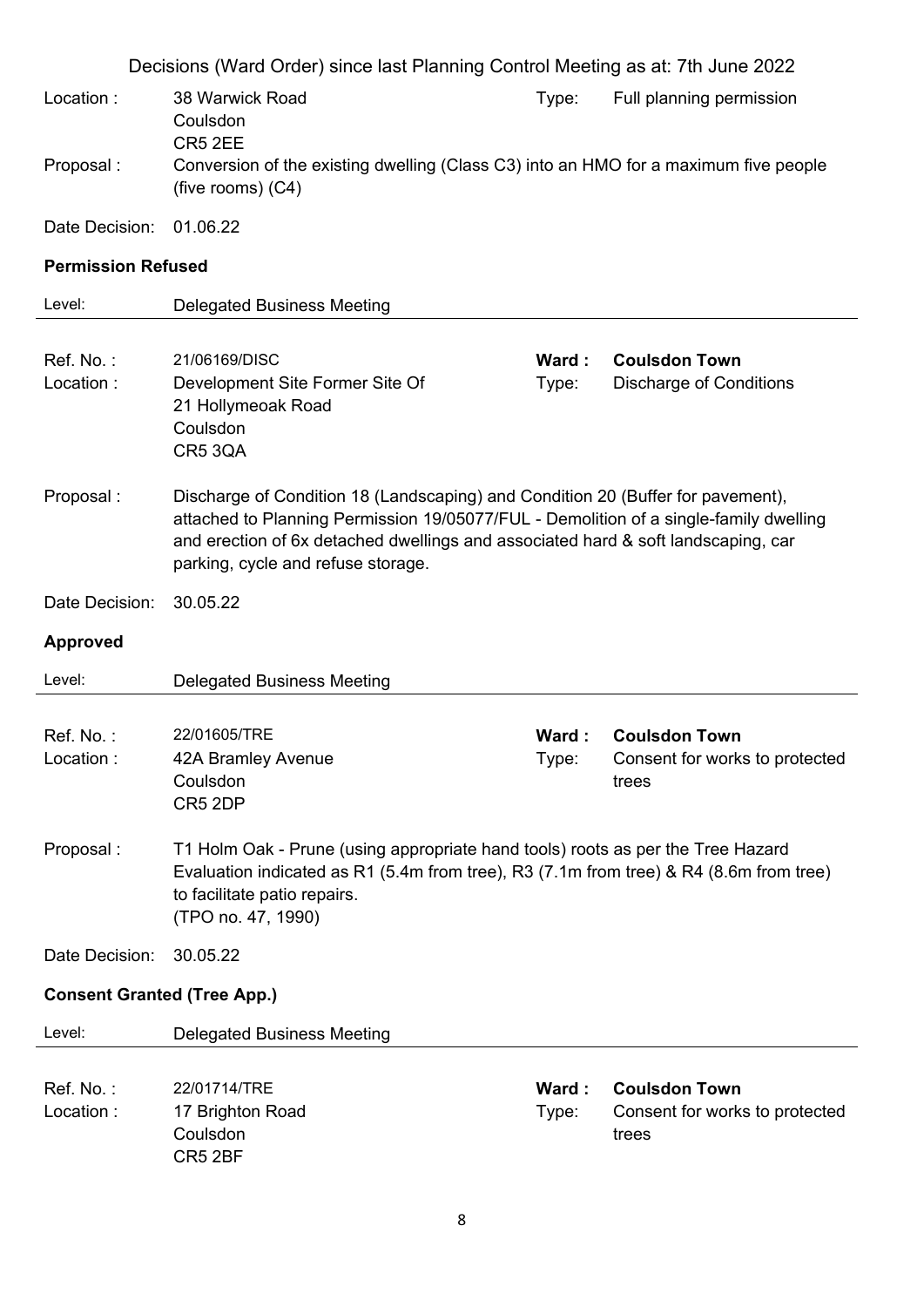Proposal : T1, Beech - To crown reduce back to previous reduction points and raise to 5.5m High measured from ground level (repeat Works) (TPO 4, 2022)

Date Decision: 30.05.22

### **Consent Granted (Tree App.)**

| Level:                              | <b>Delegated Business Meeting</b>                                                                                                          |                 |                                                                 |
|-------------------------------------|--------------------------------------------------------------------------------------------------------------------------------------------|-----------------|-----------------------------------------------------------------|
| Ref. No.:<br>Location:              | 22/01817/TRE<br>2 Woodhatch Spinney<br>Coulsdon<br>CR5 2SU                                                                                 | Ward :<br>Type: | <b>Coulsdon Town</b><br>Consent for works to protected<br>trees |
| Proposal:                           | G1 - Laurel and Hazel - To reduce mature Laurel and Hazel located along the rear<br>boundary, back to the boundary line.<br>(TPO 20, 1970) |                 |                                                                 |
| Date Decision:                      | 30.05.22                                                                                                                                   |                 |                                                                 |
| <b>Consent Granted (Tree App.)</b>  |                                                                                                                                            |                 |                                                                 |
| Level:                              | <b>Delegated Business Meeting</b>                                                                                                          |                 |                                                                 |
|                                     |                                                                                                                                            |                 |                                                                 |
| Ref. No.:<br>Location:              | 21/01617/FUL<br>77 - 81 North End<br>Croydon<br>CR0 1TJ                                                                                    | Ward:<br>Type:  | <b>Fairfield</b><br>Full planning permission                    |
| Proposal:                           | Replacement of shopfront                                                                                                                   |                 |                                                                 |
| Date Decision:                      | 01.06.22                                                                                                                                   |                 |                                                                 |
| <b>Permission Granted</b>           |                                                                                                                                            |                 |                                                                 |
| Level:                              | <b>Delegated Business Meeting</b>                                                                                                          |                 |                                                                 |
| Ref. No.:<br>Location:<br>Proposal: | 21/03471/LE<br>62 South End<br>Croydon<br>CR0 1DP<br>Use of first and second floors as four self-contained flats                           | Ward :<br>Type: | <b>Fairfield</b><br>LDC (Existing) Use edged                    |
| Date Decision:                      | 30.05.22                                                                                                                                   |                 |                                                                 |
|                                     | <b>Certificate Refused (Lawful Dev. Cert.)</b>                                                                                             |                 |                                                                 |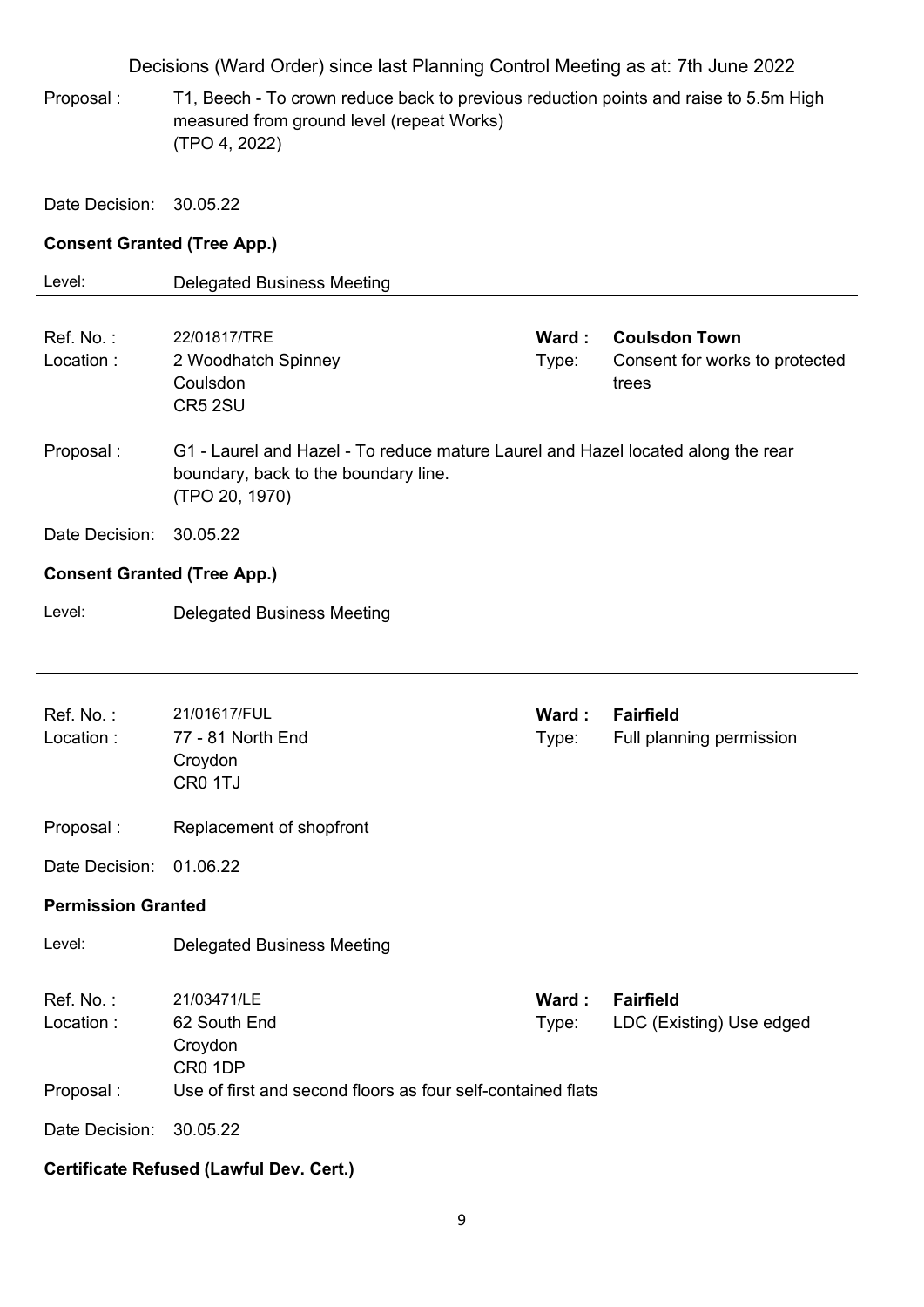|                           | Decisions (Ward Order) since last Planning Control Meeting as at: 7th June 2022                                                                                                                                                                     |                |                                                    |
|---------------------------|-----------------------------------------------------------------------------------------------------------------------------------------------------------------------------------------------------------------------------------------------------|----------------|----------------------------------------------------|
| Level:                    | <b>Delegated Business Meeting</b>                                                                                                                                                                                                                   |                |                                                    |
| Ref. No.:<br>Location:    | 21/05016/FUL<br>60 Clarendon Road<br>Croydon<br><b>CR0 3SG</b>                                                                                                                                                                                      | Ward:<br>Type: | <b>Fairfield</b><br>Full planning permission       |
| Proposal:                 | Demolition of existing building and erection of two storey (plus basement and loft)<br>property to provide 1x3-bedroom unit and 1x2-bedroom unit, including associated<br>alterations to site.                                                      |                |                                                    |
| Date Decision:            | 31.05.22                                                                                                                                                                                                                                            |                |                                                    |
| <b>Permission Refused</b> |                                                                                                                                                                                                                                                     |                |                                                    |
| Level:                    | <b>Delegated Business Meeting</b>                                                                                                                                                                                                                   |                |                                                    |
| Ref. No.:<br>Location:    | 22/01015/FUL<br><b>Bridge House</b><br>Unit B, 9 - 11 Surrey Street<br>Croydon<br>CR01RG                                                                                                                                                            | Ward:<br>Type: | <b>Fairfield</b><br>Full planning permission       |
| Proposal:                 | Installation of outdoor air conditioning unit to building's side/Overton's Yard elevation                                                                                                                                                           |                |                                                    |
| Date Decision:            | 31.05.22                                                                                                                                                                                                                                            |                |                                                    |
| <b>Permission Granted</b> |                                                                                                                                                                                                                                                     |                |                                                    |
| Level:                    | <b>Delegated Business Meeting</b>                                                                                                                                                                                                                   |                |                                                    |
| Ref. No.:<br>Location:    | 22/01462/DISC<br>6 Wellesley Parade<br><b>Wellesley Road</b><br>Croydon<br>CR0 2AJ                                                                                                                                                                  | Ward:<br>Type: | <b>Fairfield</b><br><b>Discharge of Conditions</b> |
| Proposal:                 | Discharge of condition 4 attached to permission 20/04184/GPDO for Notification for prior<br>approval under the GPDO 2015 from change of use under Class M from commercial<br>(Class A1/A2) to residential for conversion to form 2 flats (Class C3) |                |                                                    |
| Date Decision:            | 31.05.22                                                                                                                                                                                                                                            |                |                                                    |
| <b>Approved</b>           |                                                                                                                                                                                                                                                     |                |                                                    |
| Level:                    | <b>Delegated Business Meeting</b>                                                                                                                                                                                                                   |                |                                                    |
| Ref. No.:                 | 22/01576/LP                                                                                                                                                                                                                                         | Ward:          | <b>Fairfield</b>                                   |

10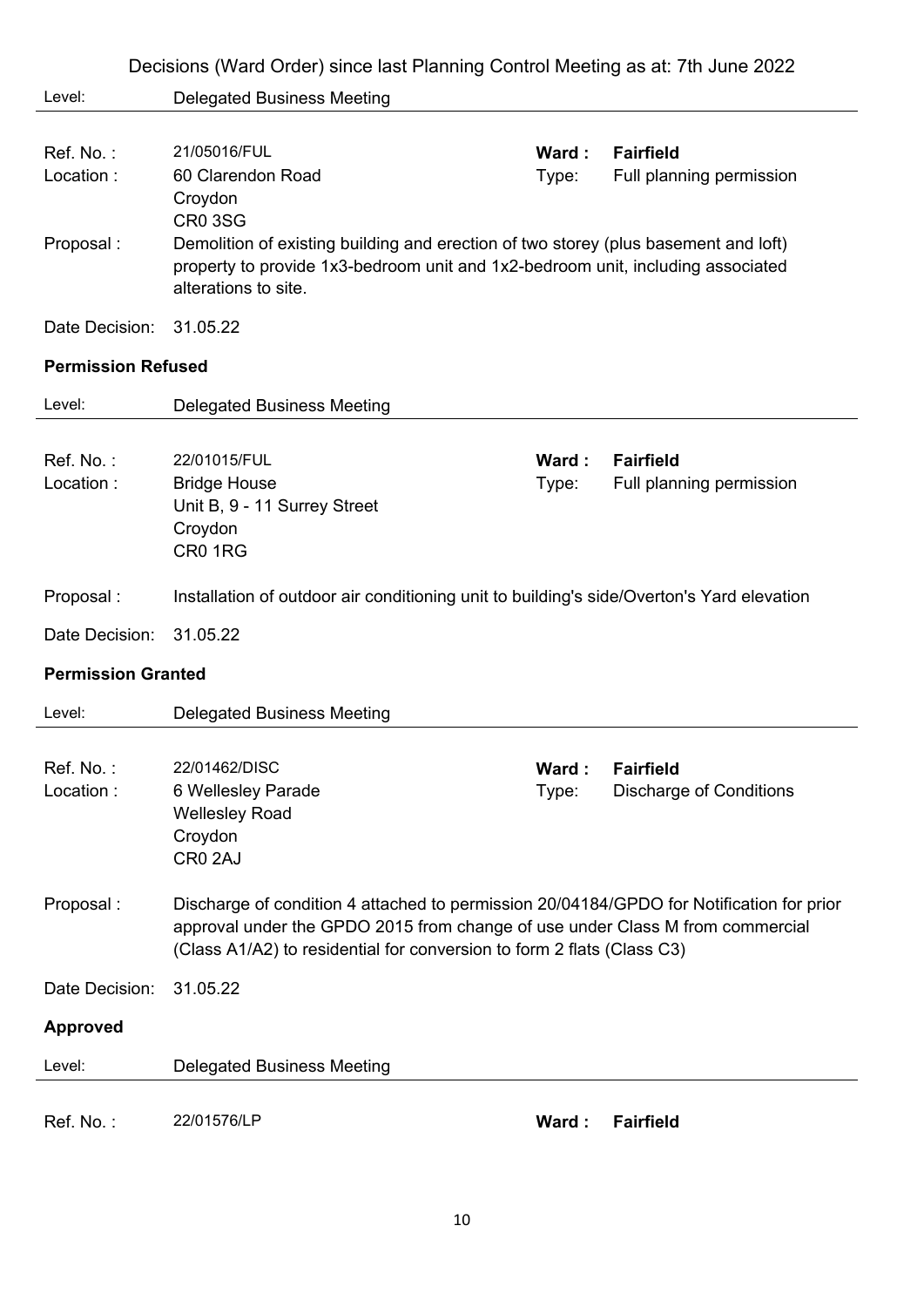|                                                                                                                                                                                                                                                                                                                                                                                                             | Decisions (Ward Order) since last Planning Control Meeting as at: 7th June 2022                                 |                |                                                          |  |
|-------------------------------------------------------------------------------------------------------------------------------------------------------------------------------------------------------------------------------------------------------------------------------------------------------------------------------------------------------------------------------------------------------------|-----------------------------------------------------------------------------------------------------------------|----------------|----------------------------------------------------------|--|
| Location:                                                                                                                                                                                                                                                                                                                                                                                                   | 111 Edridge Road<br>Croydon<br>CR <sub>0</sub> 1EJ                                                              | Type:          | LDC (Proposed) Operations<br>edged                       |  |
| Proposal:                                                                                                                                                                                                                                                                                                                                                                                                   | Erection of single-storey side extension and rear extension following demolition of<br>existing rear structure. |                |                                                          |  |
| Date Decision:                                                                                                                                                                                                                                                                                                                                                                                              | 01.06.22                                                                                                        |                |                                                          |  |
|                                                                                                                                                                                                                                                                                                                                                                                                             | Certificate Refused (Lawful Dev. Cert.)                                                                         |                |                                                          |  |
| Level:                                                                                                                                                                                                                                                                                                                                                                                                      | <b>Delegated Business Meeting</b>                                                                               |                |                                                          |  |
| Ref. No.:<br>Location:                                                                                                                                                                                                                                                                                                                                                                                      | 22/01353/DISC<br>25 Roke Road<br>Kenley<br>CR8 5DZ                                                              | Ward:<br>Type: | Kenley<br><b>Discharge of Conditions</b>                 |  |
| Proposal:<br>Discharge of conditions 3 (materials), 4 (CLP), 5 (landscaping), 7 (CEMP), 8 (Biodiversity<br>Enhancement Strategy), 9 (trees) and 10 (Arboricultural Method Statement) attached to<br>permission 21/01912/FUL dated 30/03/22 for Demolition of two existing detached<br>bungalows and replacement with 6 x3 storey townhouses and one 1.5 storey detached<br>house with 7 car parking spaces. |                                                                                                                 |                |                                                          |  |
| Date Decision:                                                                                                                                                                                                                                                                                                                                                                                              | 30.05.22                                                                                                        |                |                                                          |  |
|                                                                                                                                                                                                                                                                                                                                                                                                             | <b>Part Approved / Part Not Approved</b>                                                                        |                |                                                          |  |
| Level:                                                                                                                                                                                                                                                                                                                                                                                                      | <b>Delegated Business Meeting</b>                                                                               |                |                                                          |  |
| Ref. No.:<br>Location:                                                                                                                                                                                                                                                                                                                                                                                      | 22/01686/TRE<br><b>Ashbury House</b><br>67 Kenley Lane<br>Kenley<br>CR8 5ED                                     | Ward:<br>Type: | <b>Kenley</b><br>Consent for works to protected<br>trees |  |
| Proposal:                                                                                                                                                                                                                                                                                                                                                                                                   | T2 and T4 remove basal growth.<br>(TPO 21, 2004)                                                                |                |                                                          |  |
| Date Decision:                                                                                                                                                                                                                                                                                                                                                                                              | 30.05.22                                                                                                        |                |                                                          |  |
| <b>Consent Granted (Tree App.)</b>                                                                                                                                                                                                                                                                                                                                                                          |                                                                                                                 |                |                                                          |  |
| Level:                                                                                                                                                                                                                                                                                                                                                                                                      | <b>Delegated Business Meeting</b>                                                                               |                |                                                          |  |
| Ref. No.:                                                                                                                                                                                                                                                                                                                                                                                                   | 22/01687/TRE                                                                                                    | Ward:          | <b>Kenley</b>                                            |  |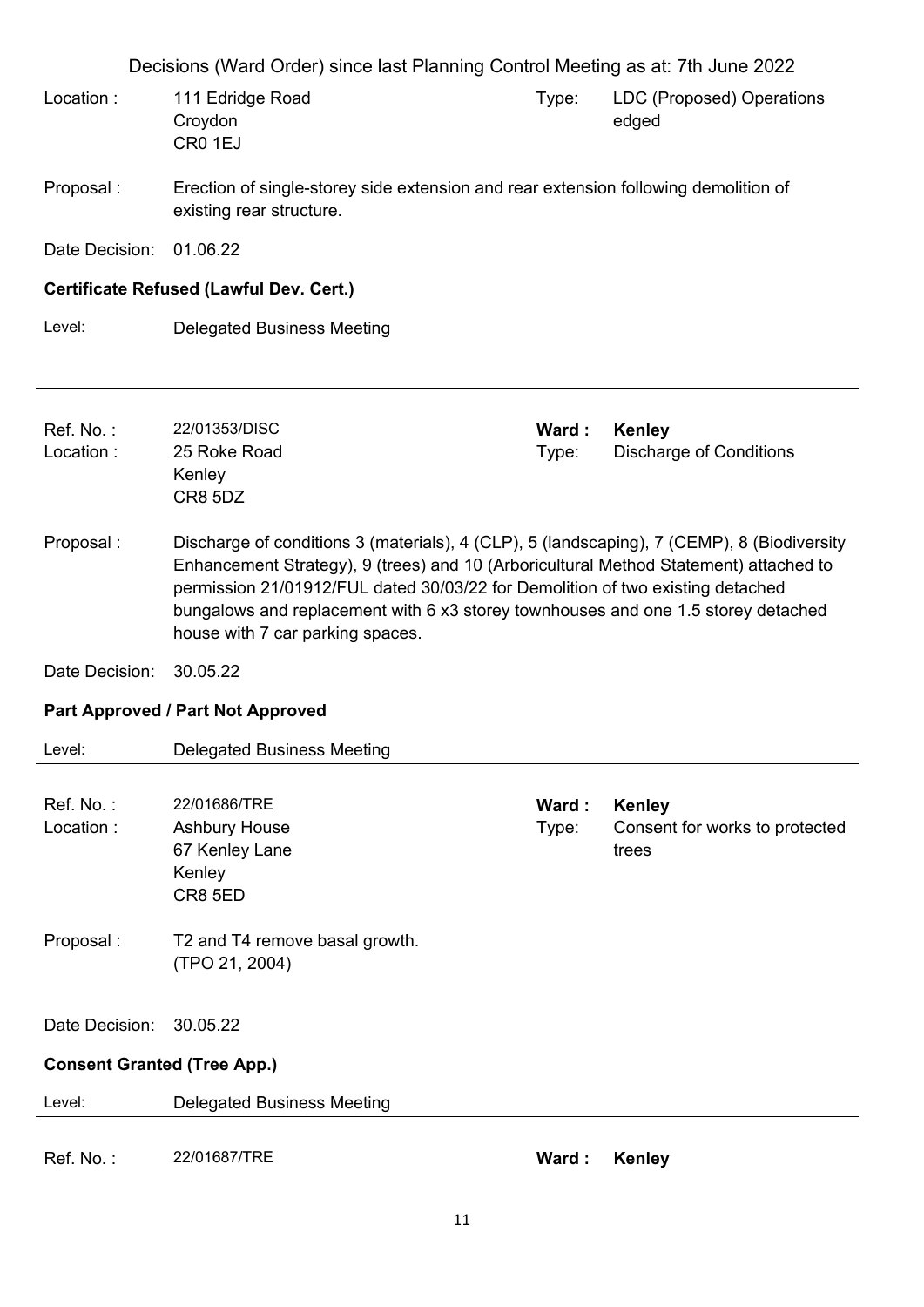Decisions (Ward Order) since last Planning Control Meeting as at: 7th June 2022 Location : 136 Hayes Lane Kenley CR8 5HQ Type: Consent for works to protected trees Proposal : T1, Cedar - Repeat Pruning works Crown Reduce by 2.5m (TPO No 42, 1973) Date Decision: 30.05.22

### **Consent Granted (Tree App.)**

Level: Delegated Business Meeting

| Ref. No.:<br>Location:<br>Proposal : | 21/02618/HSE<br>57 Gascoigne Road<br>Croydon<br>CR0 0NG<br>Erection of a double storey side extension, internal alterations and a porch. | Ward:<br>Type: | <b>New Addington South</b><br><b>Householder Application</b> |
|--------------------------------------|------------------------------------------------------------------------------------------------------------------------------------------|----------------|--------------------------------------------------------------|
|                                      |                                                                                                                                          |                |                                                              |
| Date Decision:                       | 31.05.22                                                                                                                                 |                |                                                              |
| <b>Permission Refused</b>            |                                                                                                                                          |                |                                                              |
| Level:                               | Delegated Business Meeting                                                                                                               |                |                                                              |
| Ref. No.:<br>Location:               | 22/01481/HSE<br>8 Warbank Close<br>Croydon<br>CR00AX                                                                                     | Ward:<br>Type: | <b>New Addington South</b><br><b>Householder Application</b> |
| Proposal:                            | Erection of single-storey rear extension following demolition of conservatory                                                            |                |                                                              |
| Date Decision:                       | 31.05.22                                                                                                                                 |                |                                                              |

### **Permission Granted**

| Level:     | Delegated Business Meeting |        |                              |
|------------|----------------------------|--------|------------------------------|
| Ref. No. : | 22/01591/GPDO              | Ward : | <b>New Addington South</b>   |
| Location : | 2 Wolsey Crescent          | Type:  | Prior Appvl - Class A Larger |
|            | Croydon<br>CR0 0PE         |        | House Extns                  |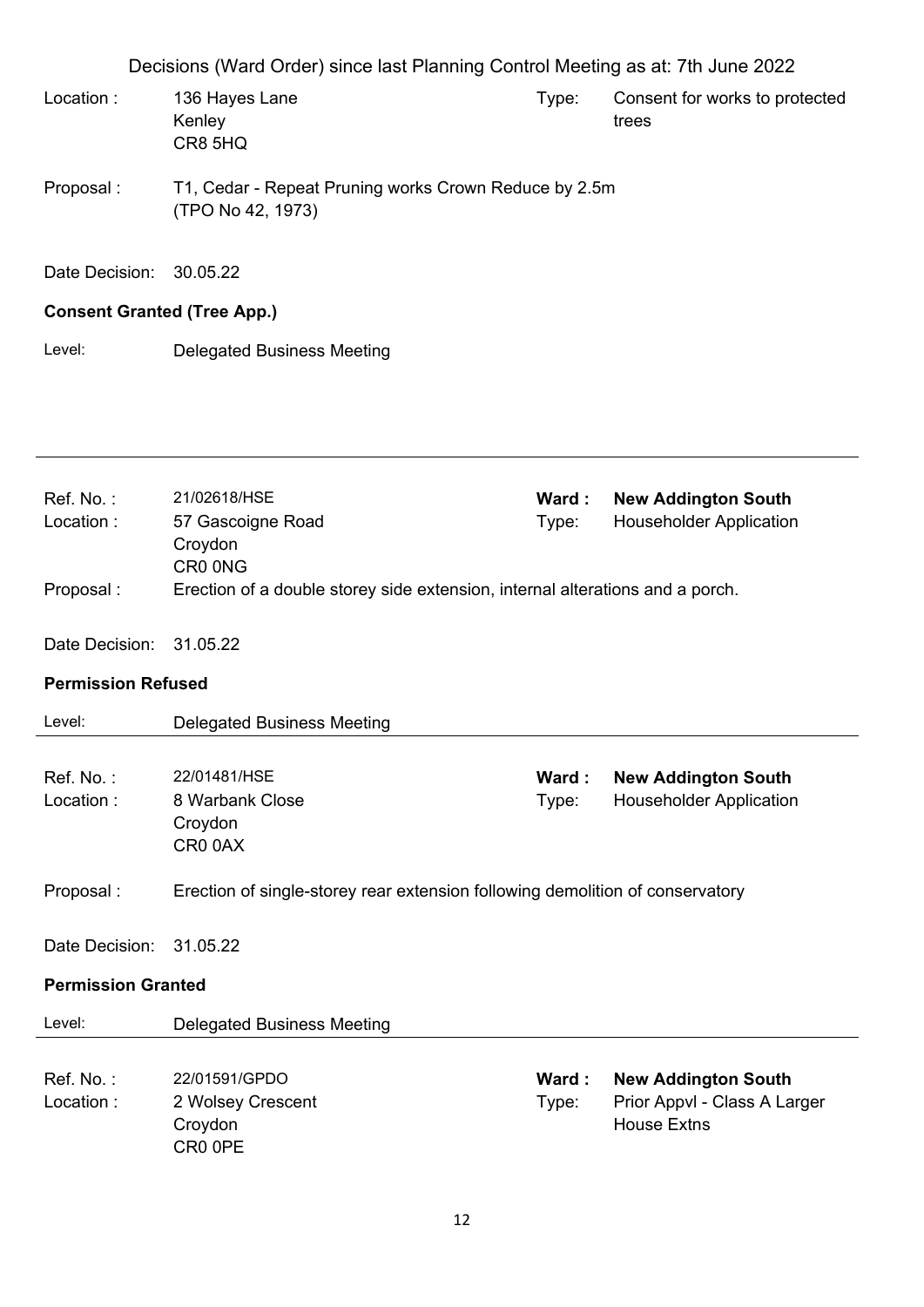Proposal : Erection of a single storey rear extension projecting out 6 metres from the rear wall of the original house with a height to the eaves of 3 metres and a maximum height of 4 metres

Date Decision: 31.05.22

### **Prior Approval No Jurisdiction (GPDO)**

Level: Delegated Business Meeting

| Ref. No.:<br>Location:    | 21/06281/HSE<br>8 Gibson's Hill<br>Norbury<br>London<br><b>SW16 3JN</b>                                                                                                                                                                         | Ward:<br>Type: | <b>Norbury Park</b><br><b>Householder Application</b>        |
|---------------------------|-------------------------------------------------------------------------------------------------------------------------------------------------------------------------------------------------------------------------------------------------|----------------|--------------------------------------------------------------|
| Proposal:                 | Erection of ground floor, single-storey side extension.                                                                                                                                                                                         |                |                                                              |
| Date Decision:            | 30.05.22                                                                                                                                                                                                                                        |                |                                                              |
| <b>Permission Granted</b> |                                                                                                                                                                                                                                                 |                |                                                              |
| Level:                    | <b>Delegated Business Meeting</b>                                                                                                                                                                                                               |                |                                                              |
|                           |                                                                                                                                                                                                                                                 |                |                                                              |
|                           |                                                                                                                                                                                                                                                 |                |                                                              |
| Ref. No.:<br>Location:    | 19/04242/FUL<br>3 Beatrice Avenue                                                                                                                                                                                                               | Ward:<br>Type: | <b>Norbury And Pollards Hill</b><br>Full planning permission |
|                           | Norbury                                                                                                                                                                                                                                         |                |                                                              |
|                           | London                                                                                                                                                                                                                                          |                |                                                              |
| Proposal:                 | <b>SW16 4UW</b>                                                                                                                                                                                                                                 |                |                                                              |
|                           | Conversion of a ground floor flat and 1st floor maisonette to 2x 1 bedroom flats and 1x 2<br>bedroom flat, construction of a replacement pitched roof over the existing single storey<br>rear extension and associated refuse and cycle storage |                |                                                              |
| Date Decision:            | 31.05.22                                                                                                                                                                                                                                        |                |                                                              |
| <b>Permission Refused</b> |                                                                                                                                                                                                                                                 |                |                                                              |
| Level:                    | <b>Delegated Business Meeting</b>                                                                                                                                                                                                               |                |                                                              |
|                           |                                                                                                                                                                                                                                                 |                |                                                              |
| Ref. No.:                 | 22/00395/HSE                                                                                                                                                                                                                                    | Ward:          | <b>Old Coulsdon</b>                                          |
| Location:                 | 185 Caterham Drive<br>Coulsdon<br>CR5 1JS                                                                                                                                                                                                       | Type:          | <b>Householder Application</b>                               |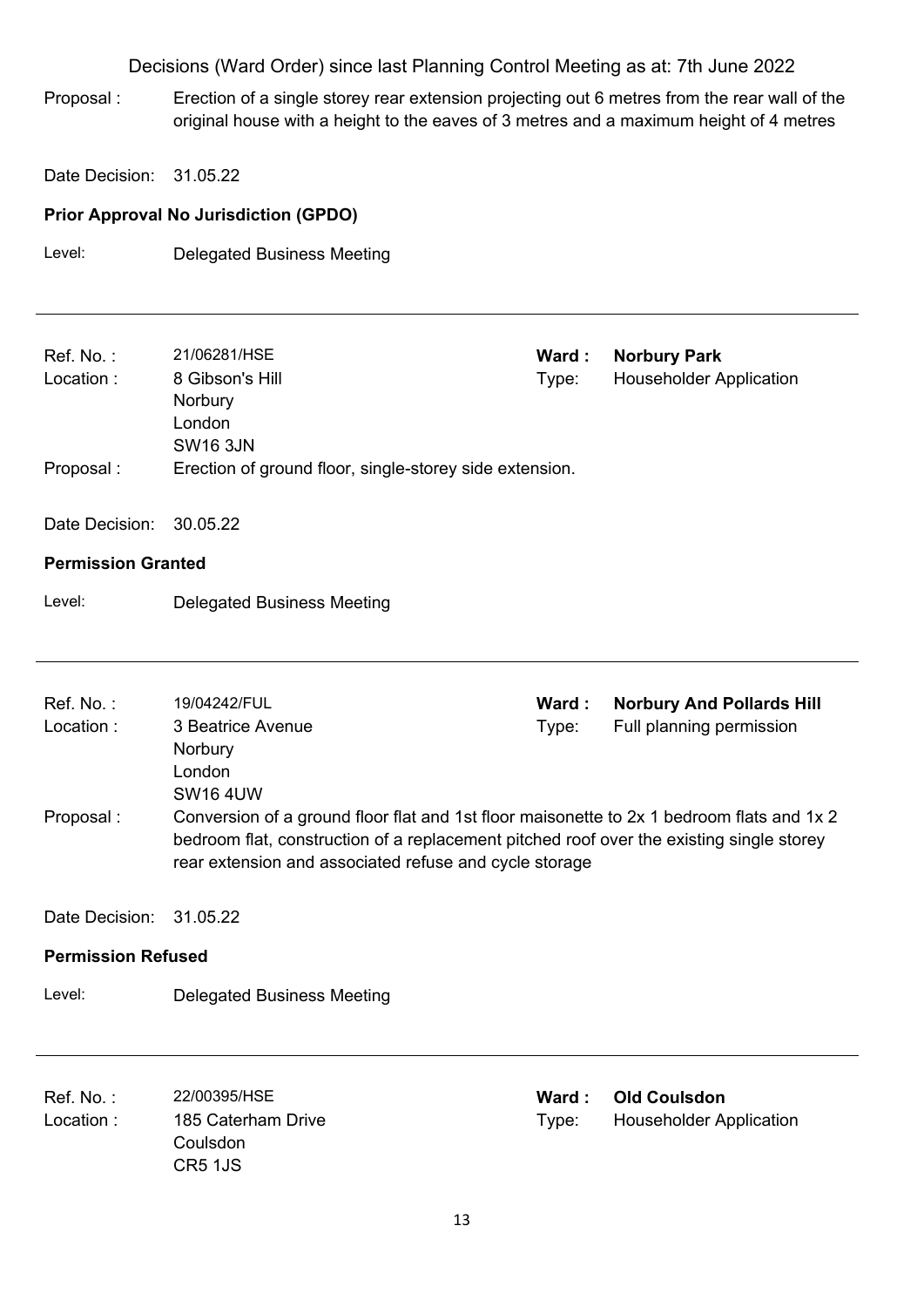Proposal : Alterations, erection of ground floor extensions at front/side and rear, construction of first and second floors incorporating gable features front and rear and side gable ends and balcony at rear

Date Decision: 30.05.22

#### **Permission Refused**

| Level:                    | <b>Delegated Business Meeting</b>                                                                      |        |                                |
|---------------------------|--------------------------------------------------------------------------------------------------------|--------|--------------------------------|
|                           |                                                                                                        |        |                                |
| Ref. No.:                 | 22/00509/HSE                                                                                           | Ward : | <b>Old Coulsdon</b>            |
| Location:                 | 133 Chaldon Way                                                                                        | Type:  | <b>Householder Application</b> |
|                           | Coulsdon                                                                                               |        |                                |
|                           | CR5 1DP                                                                                                |        |                                |
| Proposal:                 |                                                                                                        |        |                                |
|                           | Erection of single storey side and rear extension with front porch extension; proposed<br>alterations. |        |                                |
|                           |                                                                                                        |        |                                |
| Date Decision:            | 31.05.22                                                                                               |        |                                |
|                           |                                                                                                        |        |                                |
| <b>Permission Granted</b> |                                                                                                        |        |                                |
| Level:                    | <b>Delegated Business Meeting</b>                                                                      |        |                                |
|                           |                                                                                                        |        |                                |
| Ref. No.:                 | 22/00715/HSE                                                                                           | Ward:  | <b>Old Coulsdon</b>            |
| Location:                 | 36 The Crossways                                                                                       | Type:  | <b>Householder Application</b> |
|                           | Coulsdon                                                                                               |        |                                |
|                           | CR5 1LB                                                                                                |        |                                |
| Proposal:                 | Alterations, erection of two storey side and single/two storey rear extension                          |        |                                |
|                           |                                                                                                        |        |                                |
| Date Decision:            | 01.06.22                                                                                               |        |                                |
| <b>Permission Refused</b> |                                                                                                        |        |                                |
|                           |                                                                                                        |        |                                |
| Level:                    | <b>Delegated Business Meeting</b>                                                                      |        |                                |
| Ref. No.:                 | 22/01638/GPDO                                                                                          | Ward:  | <b>Old Coulsdon</b>            |
| Location:                 | 45 Taunton Lane                                                                                        | Type:  | Prior Appvl - Class A Larger   |
|                           | Coulsdon                                                                                               |        | <b>House Extns</b>             |
|                           | CR5 1SJ                                                                                                |        |                                |
|                           |                                                                                                        |        |                                |
| Proposal:                 | Erection of a single storey rear extension projecting out 6 metres from the rear wall of the           |        |                                |
|                           | original house with a height to the eaves of 3 metres and a maximum height of 3.6                      |        |                                |
|                           | metres                                                                                                 |        |                                |
|                           |                                                                                                        |        |                                |
| Date Decision:            | 31.05.22                                                                                               |        |                                |

### **Prior Approval No Jurisdiction (GPDO)**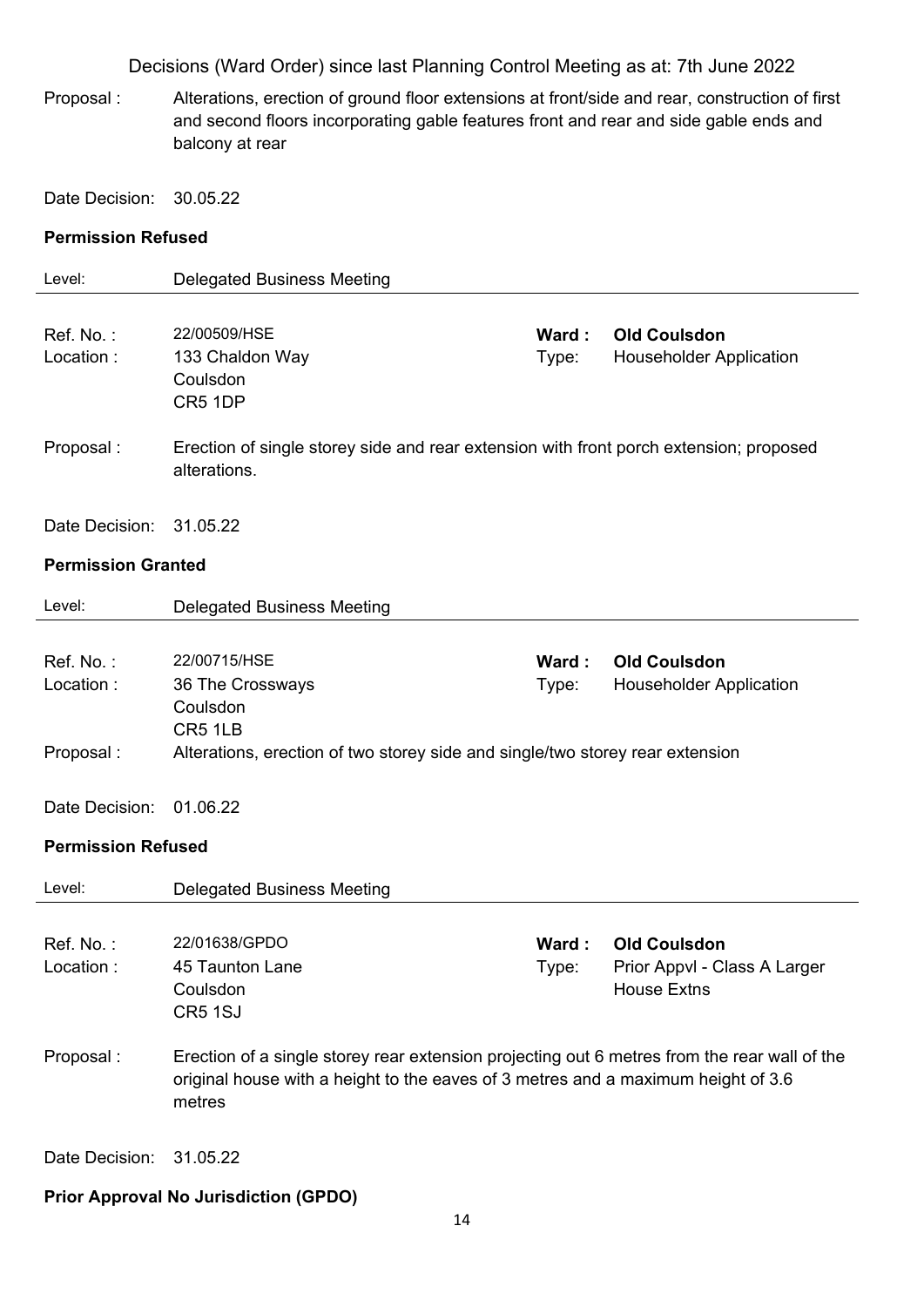| Decisions (Ward Order) since last Planning Control Meeting as at: 7th June 2022 |  |  |  |
|---------------------------------------------------------------------------------|--|--|--|
|---------------------------------------------------------------------------------|--|--|--|

| Level:                             | <b>Delegated Business Meeting</b>                                                                                                                                                                                                                                                         |                |                                                                          |
|------------------------------------|-------------------------------------------------------------------------------------------------------------------------------------------------------------------------------------------------------------------------------------------------------------------------------------------|----------------|--------------------------------------------------------------------------|
| Ref. No.:<br>Location:             | 22/02149/NMA<br>19 Canon's Hill<br>Coulsdon<br>CR5 1HB                                                                                                                                                                                                                                    | Ward:<br>Type: | <b>Old Coulsdon</b><br>Non-material amendment                            |
| Proposal:                          | Non-material amendment to planning permission ref. 21/02452/HSE (Alterations, erection<br>of front porch, erection of single storey rear extension including roof extension<br>incorporating a half gable end, garage extension for workshop/garden storage with a<br>pitched roof over). |                |                                                                          |
| Date Decision:                     | 30.05.22                                                                                                                                                                                                                                                                                  |                |                                                                          |
| Not approved                       |                                                                                                                                                                                                                                                                                           |                |                                                                          |
| Level:                             | <b>Delegated Business Meeting</b>                                                                                                                                                                                                                                                         |                |                                                                          |
|                                    |                                                                                                                                                                                                                                                                                           |                |                                                                          |
| Ref. No.:<br>Location:             | 22/01488/HSE<br>74 Chichester Road<br>Croydon<br>CR0 5NB                                                                                                                                                                                                                                  | Ward:<br>Type: | <b>Park Hill And Whitgift</b><br><b>Householder Application</b>          |
| Proposal:                          | Erection of single storey side extension. Installation of rooflight to front slope.                                                                                                                                                                                                       |                |                                                                          |
| Date Decision:                     | 31.05.22                                                                                                                                                                                                                                                                                  |                |                                                                          |
| <b>Permission Granted</b>          |                                                                                                                                                                                                                                                                                           |                |                                                                          |
| Level:                             | <b>Delegated Business Meeting</b>                                                                                                                                                                                                                                                         |                |                                                                          |
| Ref. No.:<br>Location:             | 22/01728/TRE<br>26 Tidenham Gardens<br>Croydon<br>CR0 5UT                                                                                                                                                                                                                                 | Ward:<br>Type: | <b>Park Hill And Whitgift</b><br>Consent for works to protected<br>trees |
| Proposal:                          | T1 Cedar: removal of whole lowest limb, overhanging garages.<br>(TPO 04, 2011)                                                                                                                                                                                                            |                |                                                                          |
| Date Decision:                     | 30.05.22                                                                                                                                                                                                                                                                                  |                |                                                                          |
| <b>Consent Granted (Tree App.)</b> |                                                                                                                                                                                                                                                                                           |                |                                                                          |
| Level:                             | <b>Delegated Business Meeting</b>                                                                                                                                                                                                                                                         |                |                                                                          |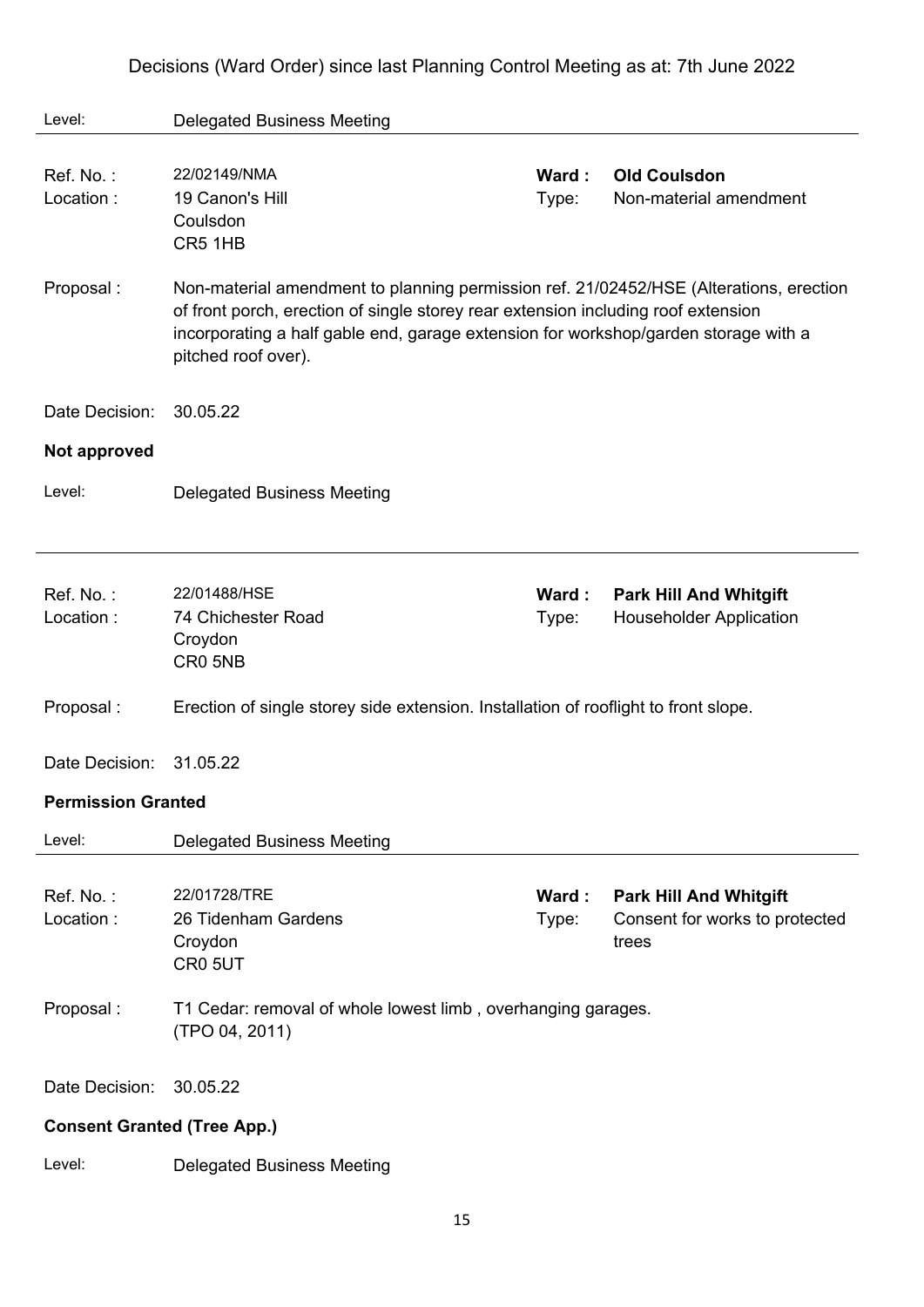| Ref. No.:                           | 22/01882/NMA                                                                                                                                                                                                                                                                                                                                                                                                     | Ward:                                                                                                                                                                                                                                                                                                                                                                                                                                                   | <b>Purley Oaks And</b><br>Riddlesdown                        |  |
|-------------------------------------|------------------------------------------------------------------------------------------------------------------------------------------------------------------------------------------------------------------------------------------------------------------------------------------------------------------------------------------------------------------------------------------------------------------|---------------------------------------------------------------------------------------------------------------------------------------------------------------------------------------------------------------------------------------------------------------------------------------------------------------------------------------------------------------------------------------------------------------------------------------------------------|--------------------------------------------------------------|--|
| Location:                           | 33 Purley Downs Road<br>Purley<br>CR8 1HA                                                                                                                                                                                                                                                                                                                                                                        | Type:                                                                                                                                                                                                                                                                                                                                                                                                                                                   | Non-material amendment                                       |  |
| Proposal:                           | the specific unit mix.                                                                                                                                                                                                                                                                                                                                                                                           | Non-material amendment to planning permission ref. 19/02276/FUL (Demolition of<br>existing buildings on site and the redevelopment of the site to provide 267 sqm of<br>commercial floorspace (B1/B8) and 37 residential units (13 x 1 beds, 18 x 2 beds and 6 x<br>3 beds), with associated landscaped areas including children's play space, parking, cycle<br>store and refuse store) to amend the description of development to remove reference to |                                                              |  |
| Date Decision:                      | 01.06.22                                                                                                                                                                                                                                                                                                                                                                                                         |                                                                                                                                                                                                                                                                                                                                                                                                                                                         |                                                              |  |
| <b>Approved</b>                     |                                                                                                                                                                                                                                                                                                                                                                                                                  |                                                                                                                                                                                                                                                                                                                                                                                                                                                         |                                                              |  |
| Level:                              | <b>Delegated Business Meeting</b>                                                                                                                                                                                                                                                                                                                                                                                |                                                                                                                                                                                                                                                                                                                                                                                                                                                         |                                                              |  |
|                                     |                                                                                                                                                                                                                                                                                                                                                                                                                  |                                                                                                                                                                                                                                                                                                                                                                                                                                                         |                                                              |  |
| Ref. No.:<br>Location:<br>Proposal: | 21/04623/FUL<br>22 Purley Hill<br>Purley<br>CR8 1AN<br>Demolition of existing dwelling, outbuildings and swimming pool and erection of 8 semi-                                                                                                                                                                                                                                                                   | Ward:<br>Type:                                                                                                                                                                                                                                                                                                                                                                                                                                          | <b>Purley And Woodcote</b><br>Full planning permission       |  |
|                                     | detached dwellings with access and associated works                                                                                                                                                                                                                                                                                                                                                              |                                                                                                                                                                                                                                                                                                                                                                                                                                                         |                                                              |  |
| Date Decision:                      | 30.05.22                                                                                                                                                                                                                                                                                                                                                                                                         |                                                                                                                                                                                                                                                                                                                                                                                                                                                         |                                                              |  |
| <b>Withdrawn application</b>        |                                                                                                                                                                                                                                                                                                                                                                                                                  |                                                                                                                                                                                                                                                                                                                                                                                                                                                         |                                                              |  |
| Level:                              | <b>Delegated Business Meeting</b>                                                                                                                                                                                                                                                                                                                                                                                |                                                                                                                                                                                                                                                                                                                                                                                                                                                         |                                                              |  |
| Ref. No.:                           | 22/01260/DISC                                                                                                                                                                                                                                                                                                                                                                                                    |                                                                                                                                                                                                                                                                                                                                                                                                                                                         |                                                              |  |
| Location:                           | 67 Higher Drive<br>Purley<br>CR8 2HR                                                                                                                                                                                                                                                                                                                                                                             | Ward:<br>Type:                                                                                                                                                                                                                                                                                                                                                                                                                                          | <b>Purley And Woodcote</b><br><b>Discharge of Conditions</b> |  |
| Proposal:                           | Discharge of condition 9 (materials) and 10 (landscaping) attached to permission<br>20/01484/FUL dated 09/10/20 for Demolition of existing building and erection of a four<br>storey block of flats (including roofspace accommodation) and associated car parking,<br>cycle parking, bin storage<br>and landscaping. The proposed development comprises 17 residential apartments and<br>13 car parking spaces. |                                                                                                                                                                                                                                                                                                                                                                                                                                                         |                                                              |  |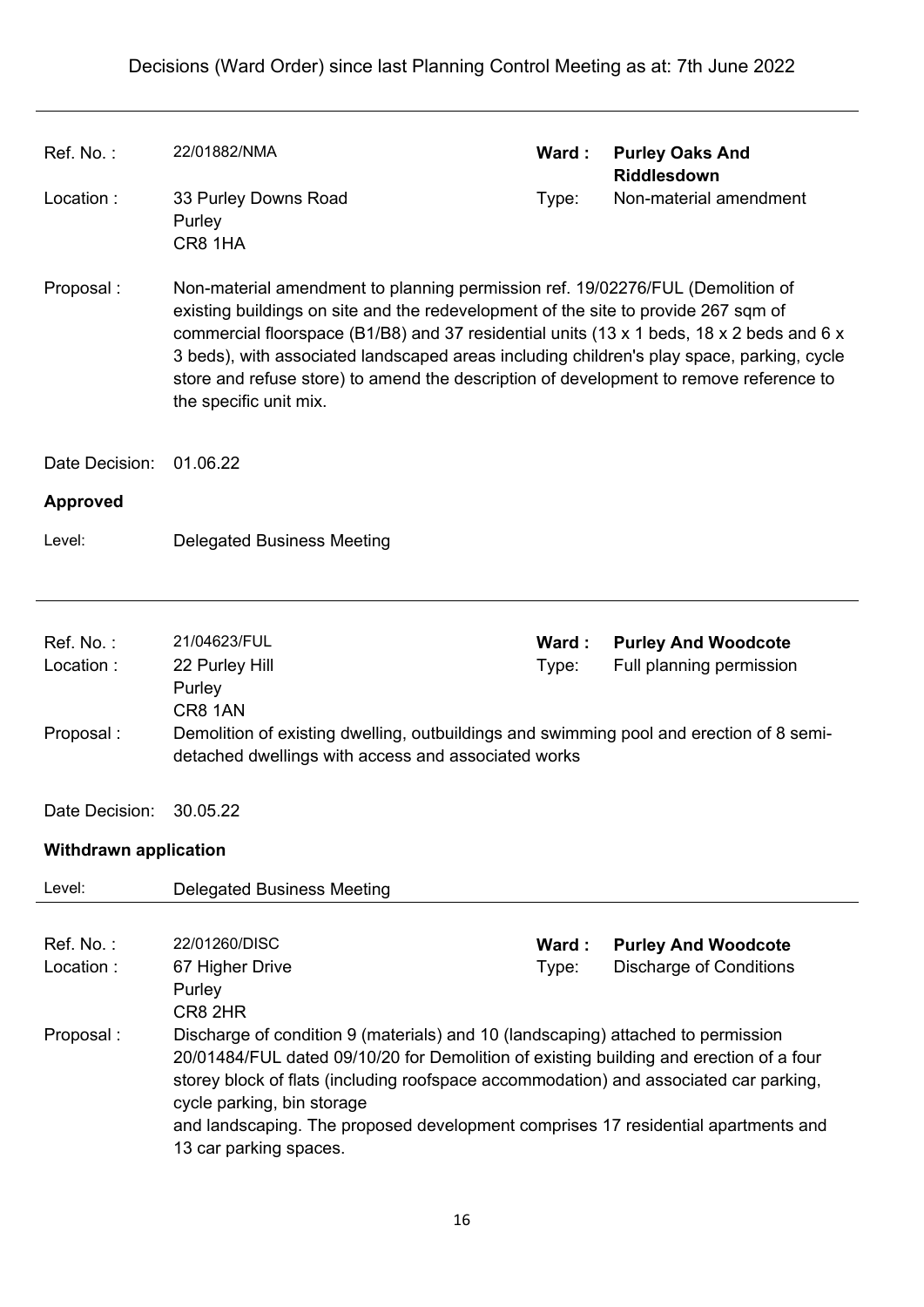Date Decision: 30.05.22

### **Not approved**

| Level:                             | <b>Delegated Business Meeting</b>                                                                                                                                                                                                                                                                                                                 |                |                                                                       |
|------------------------------------|---------------------------------------------------------------------------------------------------------------------------------------------------------------------------------------------------------------------------------------------------------------------------------------------------------------------------------------------------|----------------|-----------------------------------------------------------------------|
| Ref. No.:<br>Location:             | 22/01706/TRE<br>32 Box Ridge Avenue<br>Purley<br>CR8 3AQ                                                                                                                                                                                                                                                                                          | Ward:<br>Type: | <b>Purley And Woodcote</b><br>Consent for works to protected<br>trees |
| Proposal:                          | T1 Beech - Reduce lateral branches over garden by 5 metres, thin up to 10%                                                                                                                                                                                                                                                                        |                |                                                                       |
|                                    | T2 Horse Chestnut - Reduce limb over playground by 50%<br>T3 Neighbours Ivy covered Beech tree - Reduce stem to fork<br>(TPO 16, 1979)                                                                                                                                                                                                            |                |                                                                       |
| Date Decision:                     | 30.05.22                                                                                                                                                                                                                                                                                                                                          |                |                                                                       |
| <b>Consent Granted (Tree App.)</b> |                                                                                                                                                                                                                                                                                                                                                   |                |                                                                       |
| Level:                             | <b>Delegated Business Meeting</b>                                                                                                                                                                                                                                                                                                                 |                |                                                                       |
| Ref. No.:<br>Location:             | 22/01907/NMA<br><b>Woodcote Reservoir</b><br><b>Smitham Bottom Lane</b><br>Purley<br>CR8 3DE                                                                                                                                                                                                                                                      | Ward:<br>Type: | <b>Purley And Woodcote</b><br>Non-material amendment                  |
| Proposal:                          | Non material amendment to planning permission ref. 18/04720/FUL for the erection of 2 x<br>two storey buildings with accommodation in the roofspace and basement parking<br>comprising a total of 9 flats; formation of vehicular access and associated landscaping.<br>The application is to amend the wording of condition 5 (ecology license). |                |                                                                       |
| Date Decision:                     | 30.05.22                                                                                                                                                                                                                                                                                                                                          |                |                                                                       |
| <b>Approved</b>                    |                                                                                                                                                                                                                                                                                                                                                   |                |                                                                       |
| Level:                             | <b>Delegated Business Meeting</b>                                                                                                                                                                                                                                                                                                                 |                |                                                                       |
| Ref. No.:<br>Location:             | 21/03859/DISC<br>37 Kingswood Lane<br>Warlingham<br>CR6 9AB                                                                                                                                                                                                                                                                                       | Ward:<br>Type: | <b>Sanderstead</b><br><b>Discharge of Conditions</b>                  |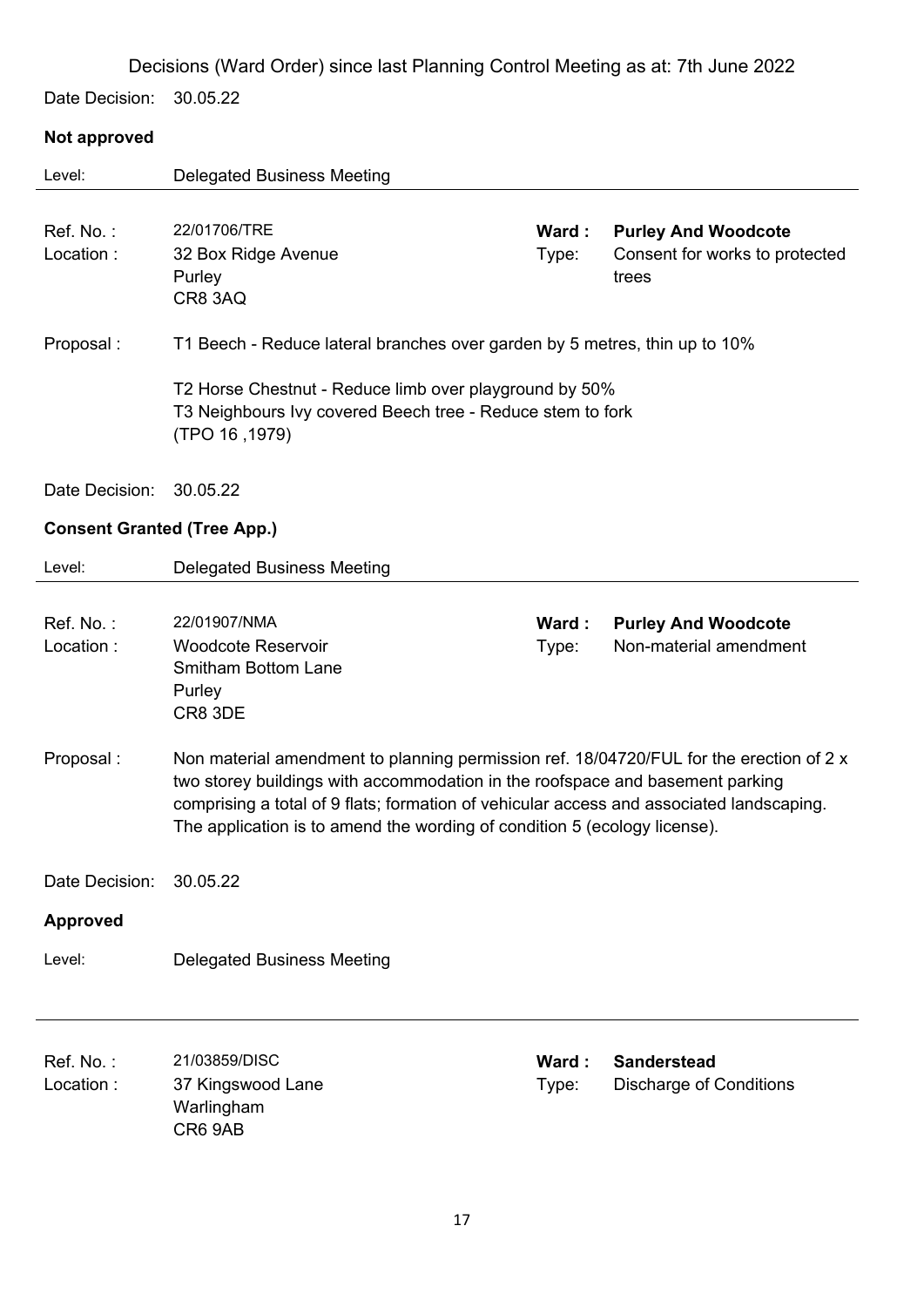Proposal : Discharge of Conditions 3 (CLP), 5 (Materials), 9 (Cycle & refuse), 12 (Accessible units) attached to planning permission 21/03625/CONR for Demolition of single-family dwellinghouse and erection of 1x 3-storey block, containing 4x 3-bedroom, 3x 2-bedroom and 2x 1-bedroom flats with associated access, car parking, cycle and refuse storage.

Date Decision: 30.05.22

#### **Part Approved / Part Not Approved**

| Level:       | Delegated Business Meeting                                                                                                                                                                                                                                                                                                                                                   |        |                         |
|--------------|------------------------------------------------------------------------------------------------------------------------------------------------------------------------------------------------------------------------------------------------------------------------------------------------------------------------------------------------------------------------------|--------|-------------------------|
|              |                                                                                                                                                                                                                                                                                                                                                                              |        |                         |
| $Ref$ . No.: | 21/04411/DISC                                                                                                                                                                                                                                                                                                                                                                | Ward : | <b>Sanderstead</b>      |
| Location:    | 37 Kingswood Lane<br>Warlingham<br>CR6 9AB                                                                                                                                                                                                                                                                                                                                   | Type:  | Discharge of Conditions |
| Proposal :   | Discharge of Conditions 6 (Landscaping), 16 (Biodiversity Enhancement) and 17<br>(Biodiversity lighting) attached to planning permission 21/03625/CONR for Demolition of<br>single-family dwellinghouse and erection of 1x 3-storey block, containing 4x 3-bedroom,<br>3x 2-bedroom and 2x 1-bedroom flats with associated access, car parking, cycle and<br>refuse storage. |        |                         |

Date Decision: 31.05.22

#### **Part Approved / Part Not Approved**

South Croydon CR2 8BH

| Level:                    | <b>Delegated Business Meeting</b>                                                                                                                                                                                                                                                                              |        |                                |  |
|---------------------------|----------------------------------------------------------------------------------------------------------------------------------------------------------------------------------------------------------------------------------------------------------------------------------------------------------------|--------|--------------------------------|--|
|                           |                                                                                                                                                                                                                                                                                                                |        |                                |  |
| $Ref. No.$ :              | 22/00527/HSE                                                                                                                                                                                                                                                                                                   | Ward : | <b>Sanderstead</b>             |  |
| Location:                 | 9 Kirkly Close                                                                                                                                                                                                                                                                                                 | Type:  | <b>Householder Application</b> |  |
|                           | South Croydon                                                                                                                                                                                                                                                                                                  |        |                                |  |
|                           | CR <sub>2</sub> 0ET                                                                                                                                                                                                                                                                                            |        |                                |  |
| Proposal:                 | Alterations including the demolition of the existing garage to the side of the property, and<br>erection of a part single, part two storey side extension, erection of a single storey rear<br>extension, front porch including steps down and increased area of hardstanding to the<br>front of the property. |        |                                |  |
| Date Decision:            | 01.06.22                                                                                                                                                                                                                                                                                                       |        |                                |  |
| <b>Permission Granted</b> |                                                                                                                                                                                                                                                                                                                |        |                                |  |
| Level:                    | <b>Delegated Business Meeting</b>                                                                                                                                                                                                                                                                              |        |                                |  |
|                           |                                                                                                                                                                                                                                                                                                                |        |                                |  |
| $Ref. No.$ :              | 22/02019/LP                                                                                                                                                                                                                                                                                                    | Ward : | <b>Sanderstead</b>             |  |
| Location:                 | 126 Arundel Avenue                                                                                                                                                                                                                                                                                             | Type:  | LDC (Proposed) Operations      |  |

edged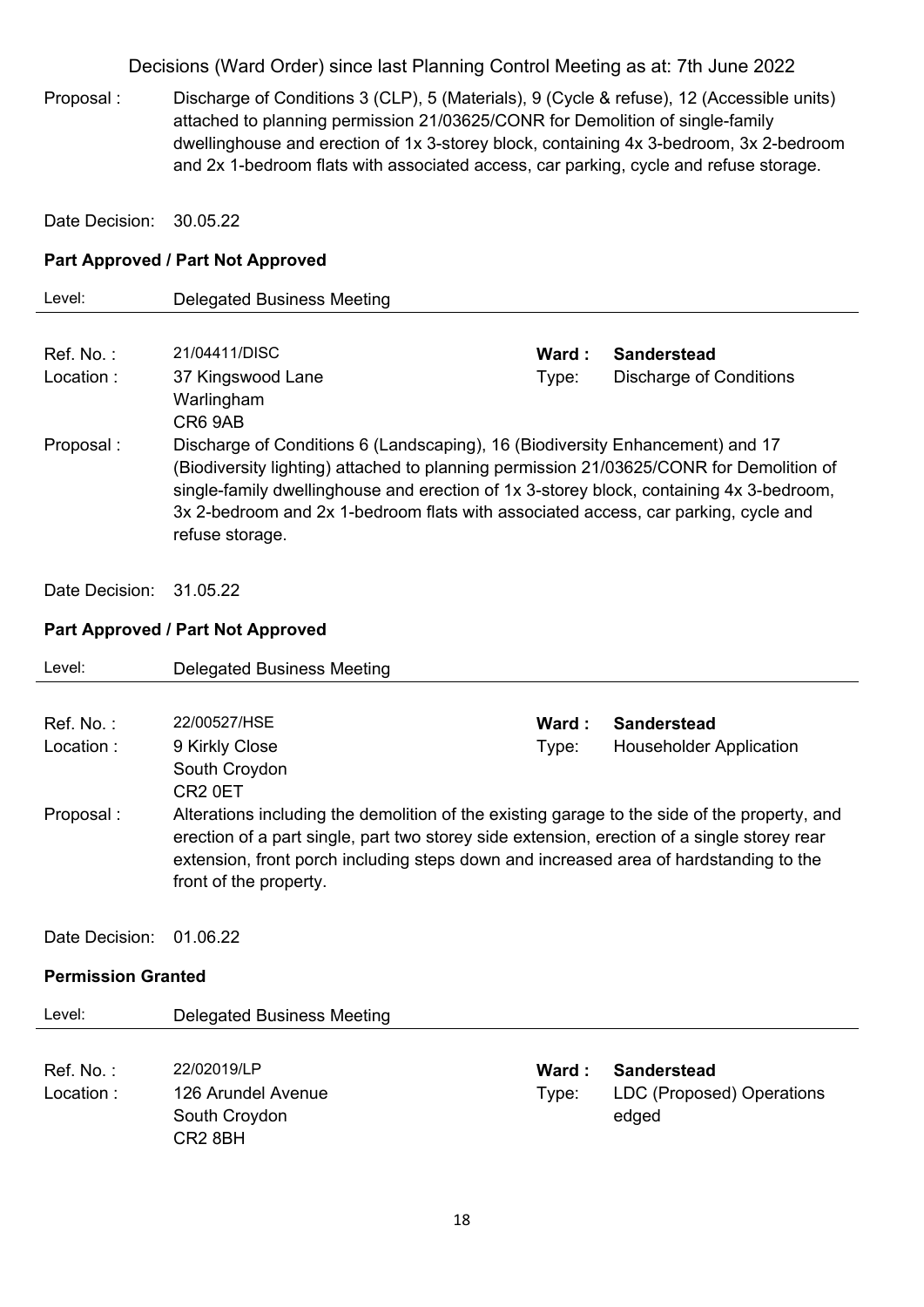Proposal : Erection of hip to gable extension, rear dormer and provison of three roof lights to front roof slope

Date Decision: 30.05.22

### **Lawful Dev. Cert. Granted (proposed)**

| Level:                       | <b>Delegated Business Meeting</b>                                                                  |       |                                |
|------------------------------|----------------------------------------------------------------------------------------------------|-------|--------------------------------|
|                              |                                                                                                    |       |                                |
| Ref. No.:                    | 22/02164/NMA                                                                                       | Ward: | <b>Sanderstead</b>             |
| Location:                    | 47 Holmwood Avenue                                                                                 | Type: | Non-material amendment         |
|                              | South Croydon                                                                                      |       |                                |
|                              | CR <sub>2</sub> 9H <sub>Z</sub>                                                                    |       |                                |
| Proposal:                    | Non-material amendment to planning permission ref. 21/02586/HSE (Alterations, erection             |       |                                |
|                              | a single storey rear and side extensions with porch).                                              |       |                                |
| Date Decision:               | 30.05.22                                                                                           |       |                                |
| <b>Approved</b>              |                                                                                                    |       |                                |
| Level:                       | <b>Delegated Business Meeting</b>                                                                  |       |                                |
|                              |                                                                                                    |       |                                |
|                              |                                                                                                    |       |                                |
| Ref. No.:                    | 22/00410/LBC                                                                                       | Ward: | <b>Selsdon And Addington</b>   |
|                              |                                                                                                    |       | <b>Village</b>                 |
| Location:                    | St Mary's Church                                                                                   | Type: | <b>Listed Building Consent</b> |
|                              | <b>Addington Village Road</b>                                                                      |       |                                |
|                              | Croydon                                                                                            |       |                                |
|                              | CR05AS                                                                                             |       |                                |
| Proposal:                    | Replacement of existing two noticeboards.                                                          |       |                                |
|                              |                                                                                                    |       |                                |
| Date Decision:               | 01.06.22                                                                                           |       |                                |
| <b>Withdrawn application</b> |                                                                                                    |       |                                |
| Level:                       | <b>Delegated Business Meeting</b>                                                                  |       |                                |
|                              |                                                                                                    |       |                                |
| Ref. No.:                    | 22/00708/HSE                                                                                       | Ward: | <b>Selsdon And Addington</b>   |
|                              |                                                                                                    |       | <b>Village</b>                 |
| Location:                    | 72 Chapel View                                                                                     | Type: | <b>Householder Application</b> |
|                              | South Croydon                                                                                      |       |                                |
| Proposal:                    | CR <sub>2</sub> 7LF<br>Erection of single storey front and single/two storey side/rear extensions. |       |                                |
|                              |                                                                                                    |       |                                |
| Date Decision:               | 31.05.22                                                                                           |       |                                |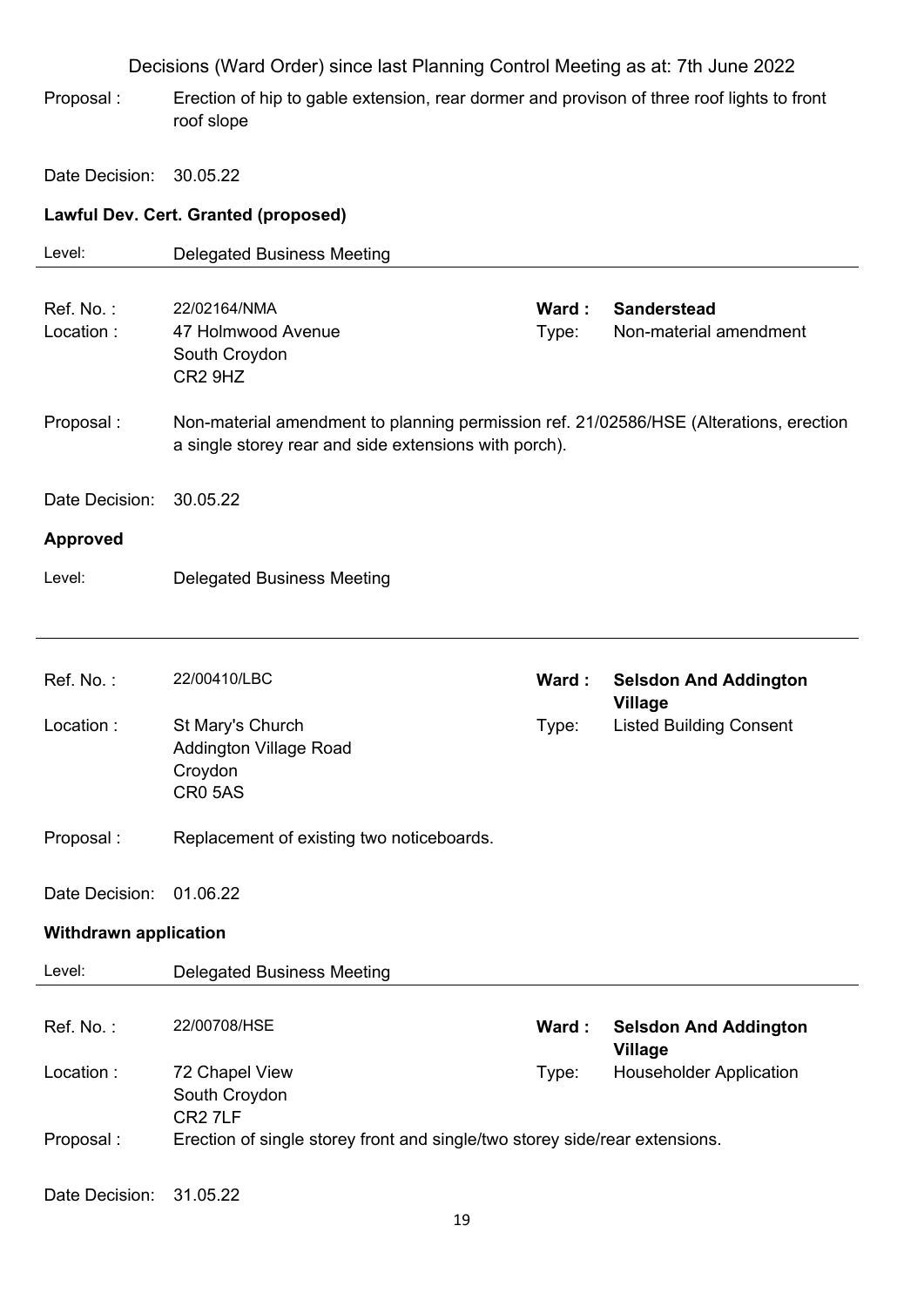## **Withdrawn application**  Level: Delegated Business Meeting Ref. No. : 22/01679/GPDO **Ward : Selsdon And Addington Village** Location : 19 Ingham Road South Croydon CR2 8LT Type: Prior Appvl - Class A Larger House Extns Proposal : Erection of a single storey rear extension projecting out 4.66 metres from the rear wall of the original house with a height to the eaves of 2.85 metres and a maximum height of 3.82 metres Date Decision: 30.05.22 **Approved (prior approvals only)**  Level: Delegated Business Meeting Ref. No. : 22/01688/TRE **Ward : Selsdon Vale And Forestdale** Location : Selsdon Park Hotel And Golf Course 126 Addington Road South Croydon CR2 8YA Type: Consent for works to protected trees Proposal : Tree works as per Appendix 1: Tree Survey Schedule, attached T853 T855 T461 T856 T857. (TPO 26, 2009) Date Decision: 30.05.22 **Withdrawn application**  Level: Delegated Business Meeting

Ref. No. : 21/02139/FUL **Ward : Selhurst**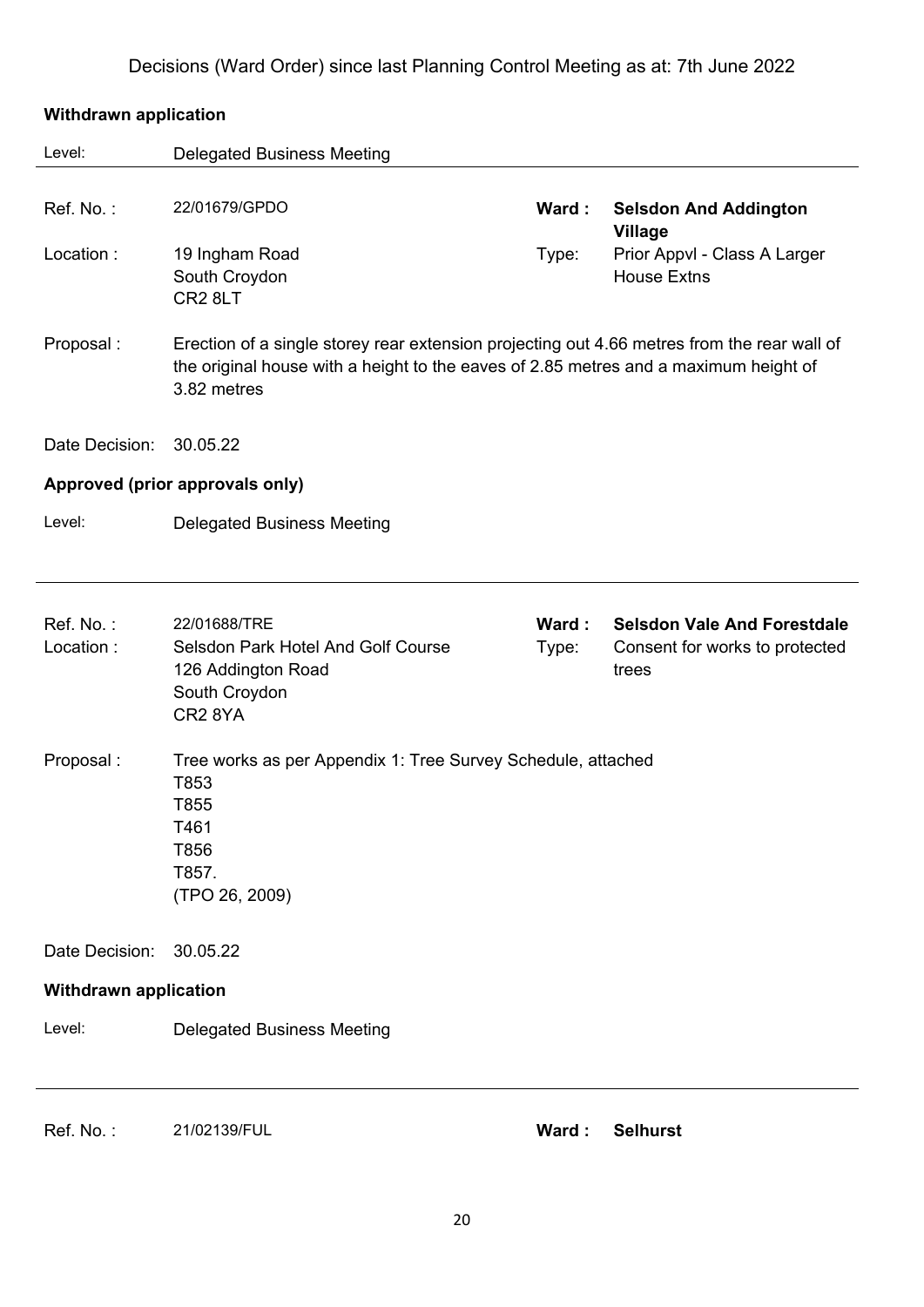| Location:                 |                                                                                                                                                                                                                                                                                                                                                      |                | Decisions (Ward Order) since last Planning Control Meeting as at: 7th June 2022 |
|---------------------------|------------------------------------------------------------------------------------------------------------------------------------------------------------------------------------------------------------------------------------------------------------------------------------------------------------------------------------------------------|----------------|---------------------------------------------------------------------------------|
|                           | 41 Edith Road<br>South Norwood<br>London<br><b>SE25 5PG</b>                                                                                                                                                                                                                                                                                          | Type:          | Full planning permission                                                        |
| Proposal:                 | Alterations, erection of single-storey rear extension and conversion to form 1 x 2 bedroom<br>flat and 1 x 3 bedroom flat.                                                                                                                                                                                                                           |                |                                                                                 |
| Date Decision:            | 30.05.22                                                                                                                                                                                                                                                                                                                                             |                |                                                                                 |
| <b>Permission Granted</b> |                                                                                                                                                                                                                                                                                                                                                      |                |                                                                                 |
| Level:                    | <b>Delegated Business Meeting</b>                                                                                                                                                                                                                                                                                                                    |                |                                                                                 |
| Ref. No.:<br>Location:    | 21/05859/FUL<br>73 Whitehorse Road<br>Croydon<br>CR0 2JG                                                                                                                                                                                                                                                                                             | Ward:<br>Type: | <b>Selhurst</b><br>Full planning permission                                     |
| Proposal:                 | Part one (at first floor), part two (at second floor) rear extensions, and hip to gable roof<br>extension along with a rear dormer extension and 2no. front rooflights, and installation of<br>2no. rear balconies and green roofs, to accommodate the conversion of 1no. residential<br>unit at first and second floor into 2no. residential units. |                |                                                                                 |
| Date Decision:            | 31.05.22                                                                                                                                                                                                                                                                                                                                             |                |                                                                                 |
| <b>Permission Refused</b> |                                                                                                                                                                                                                                                                                                                                                      |                |                                                                                 |
|                           |                                                                                                                                                                                                                                                                                                                                                      |                |                                                                                 |
| Level:                    | <b>Delegated Business Meeting</b>                                                                                                                                                                                                                                                                                                                    |                |                                                                                 |
| Ref. No.:<br>Location:    | 22/01324/DISC<br>5 Eileen Road<br>South Norwood<br>London<br><b>SE25 5EJ</b>                                                                                                                                                                                                                                                                         | Ward:<br>Type: | <b>Selhurst</b><br><b>Discharge of Conditions</b>                               |
| Proposal:                 | Discharge of condition 2 (Materials) attached to planning permission ref. 19/00148/HSE<br>for Demolition of existing single-storey rear extension and erection of a single-storey<br>rear/side extension                                                                                                                                             |                |                                                                                 |
| Date Decision:            | 01.06.22                                                                                                                                                                                                                                                                                                                                             |                |                                                                                 |
| <b>Approved</b>           |                                                                                                                                                                                                                                                                                                                                                      |                |                                                                                 |

Ref. No. : 21/05768/FUL **Ward : Shirley North**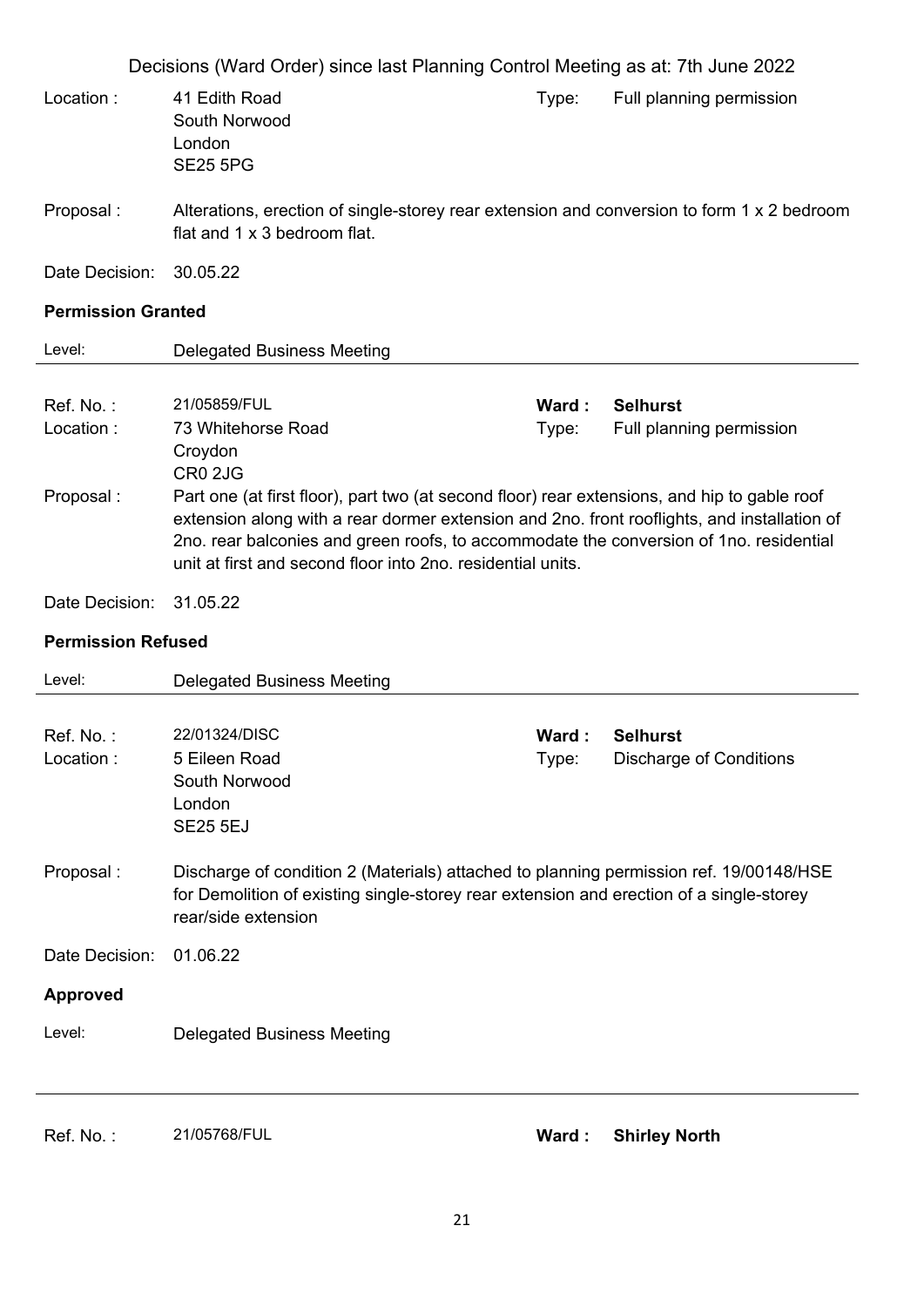|                           | Decisions (Ward Order) since last Planning Control Meeting as at: 7th June 2022                                                                                                                                                                                                                                                                      |                 |                                                        |
|---------------------------|------------------------------------------------------------------------------------------------------------------------------------------------------------------------------------------------------------------------------------------------------------------------------------------------------------------------------------------------------|-----------------|--------------------------------------------------------|
| Location:                 | 5 Elstan Way<br>Croydon<br>CR07PR                                                                                                                                                                                                                                                                                                                    | Type:           | Full planning permission                               |
| Proposal:                 | Erection of single storey (plus loft) dwellinghouse in rear garden of Elstan Way;<br>alterations to existing dwelling, to include a front extension, a roof extension (including 3<br>front dormers and 1 rear dormer), single storey side extension, removal of rear extension<br>and removal of side garage, and associated elevation alterations. |                 |                                                        |
| Date Decision:            | 01.06.22                                                                                                                                                                                                                                                                                                                                             |                 |                                                        |
| <b>Permission Granted</b> |                                                                                                                                                                                                                                                                                                                                                      |                 |                                                        |
| Level:                    | <b>Delegated Business Meeting</b>                                                                                                                                                                                                                                                                                                                    |                 |                                                        |
| Ref. No.:<br>Location:    | 21/04712/FUL<br>270 Wickham Road<br>Croydon<br>CR <sub>0</sub> 8BJ                                                                                                                                                                                                                                                                                   | Ward:<br>Type:  | <b>Shirley South</b><br>Full planning permission       |
| Proposal:                 | Change of use from Minicab Office to Estate Agency (Class E).                                                                                                                                                                                                                                                                                        |                 |                                                        |
| Date Decision: 31.05.22   |                                                                                                                                                                                                                                                                                                                                                      |                 |                                                        |
| <b>Permission Granted</b> |                                                                                                                                                                                                                                                                                                                                                      |                 |                                                        |
| Level:                    | <b>Delegated Business Meeting</b>                                                                                                                                                                                                                                                                                                                    |                 |                                                        |
| Ref. No.:<br>Location:    | 21/04947/HSE<br>37 West Way<br>Croydon<br>CR08RQ                                                                                                                                                                                                                                                                                                     | Ward :<br>Type: | <b>Shirley South</b><br><b>Householder Application</b> |
| Proposal:                 | Alterations and erection of first floor side extension.                                                                                                                                                                                                                                                                                              |                 |                                                        |
| Date Decision:            | 30.05.22                                                                                                                                                                                                                                                                                                                                             |                 |                                                        |
| <b>Permission Granted</b> |                                                                                                                                                                                                                                                                                                                                                      |                 |                                                        |
| Level:                    | <b>Delegated Business Meeting</b>                                                                                                                                                                                                                                                                                                                    |                 |                                                        |
| Ref. No.:<br>Location:    | 22/01506/HSE<br>480 Wickham Road<br>Croydon<br>CR <sub>0</sub> 8DJ                                                                                                                                                                                                                                                                                   | Ward:<br>Type:  | <b>Shirley South</b><br><b>Householder Application</b> |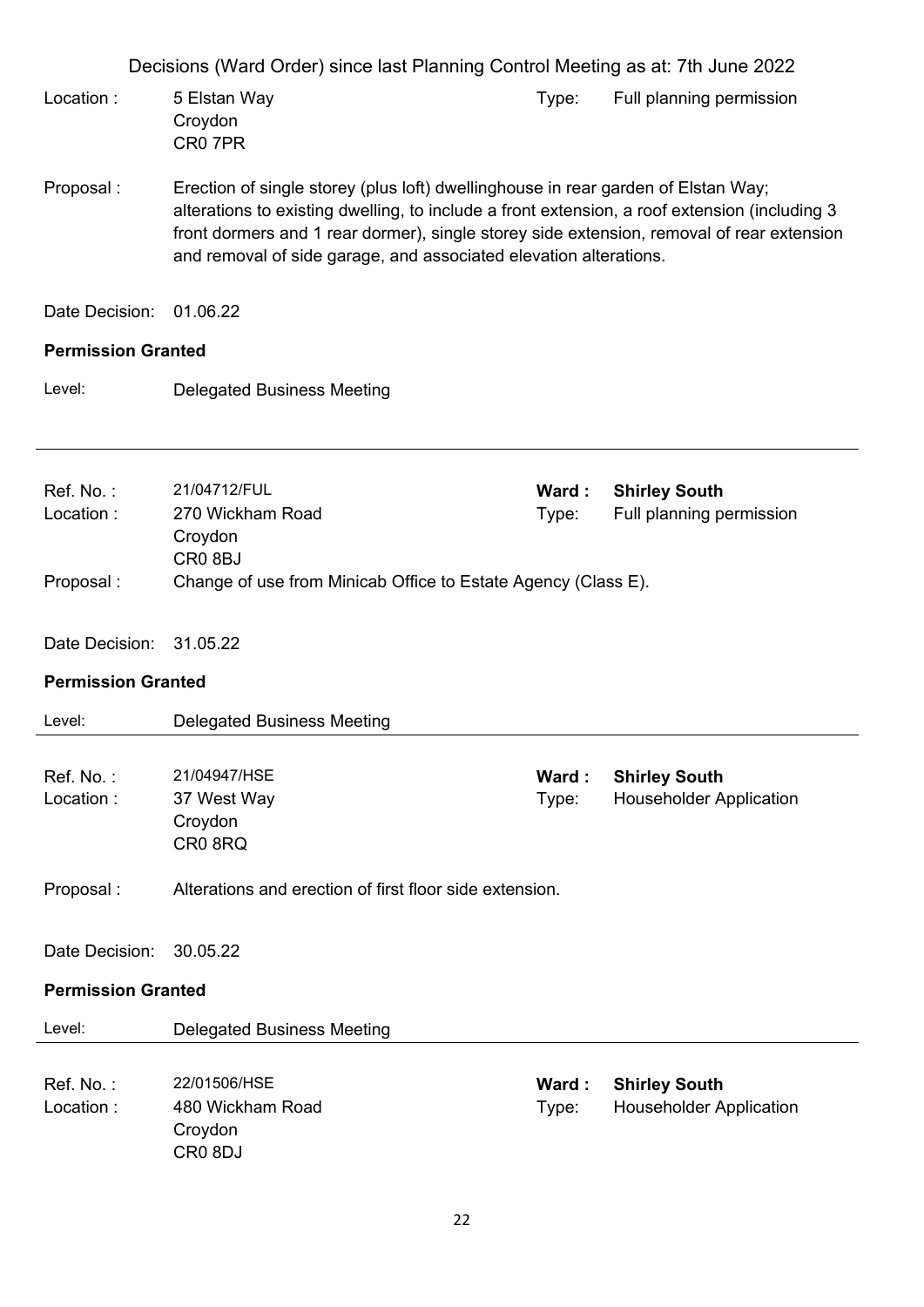Decisions (Ward Order) since last Planning Control Meeting as at: 7th June 2022 Proposal : Erection of first floor side extension. Date Decision: 31.05.22 **Permission Granted**  Level: Delegated Business Meeting Ref. No. : 22/00028/FUL **Ward : South Croydon** Location : 28 Haling Park Road South Croydon CR2 6NE Type: Full planning permission Proposal : Removal of part one, part two storey side/rear element; erection of side roof dormer; creation of entrance door on front elevation and window on side elevation in relation to existing dwelling. Erection of 4no. two storey detached dwellinghouses to rear of site, with on site parking, bin storage, and associated works. Date Decision: 31.05.22 **Permission Refused**  Level: Delegated Business Meeting Ref. No. : 22/01051/HSE **Ward : South Croydon** Location : 42 Croham Valley Road South Croydon CR2 7NB Type: Householder Application Proposal : Loft conversion with rear dormer and front rooflights Date Decision: 30.05.22 **Permission Granted**  Level: Delegated Business Meeting Ref. No. : 22/01699/TRE **Ward : South Croydon** Location : 28 Campden Road South Croydon CR2 7EN Type: Consent for works to protected trees Proposal : T1 Lime Tree: Crown Lift up to 5 metres (TPO no 7, 1968)

#### Date Decision: 30.05.22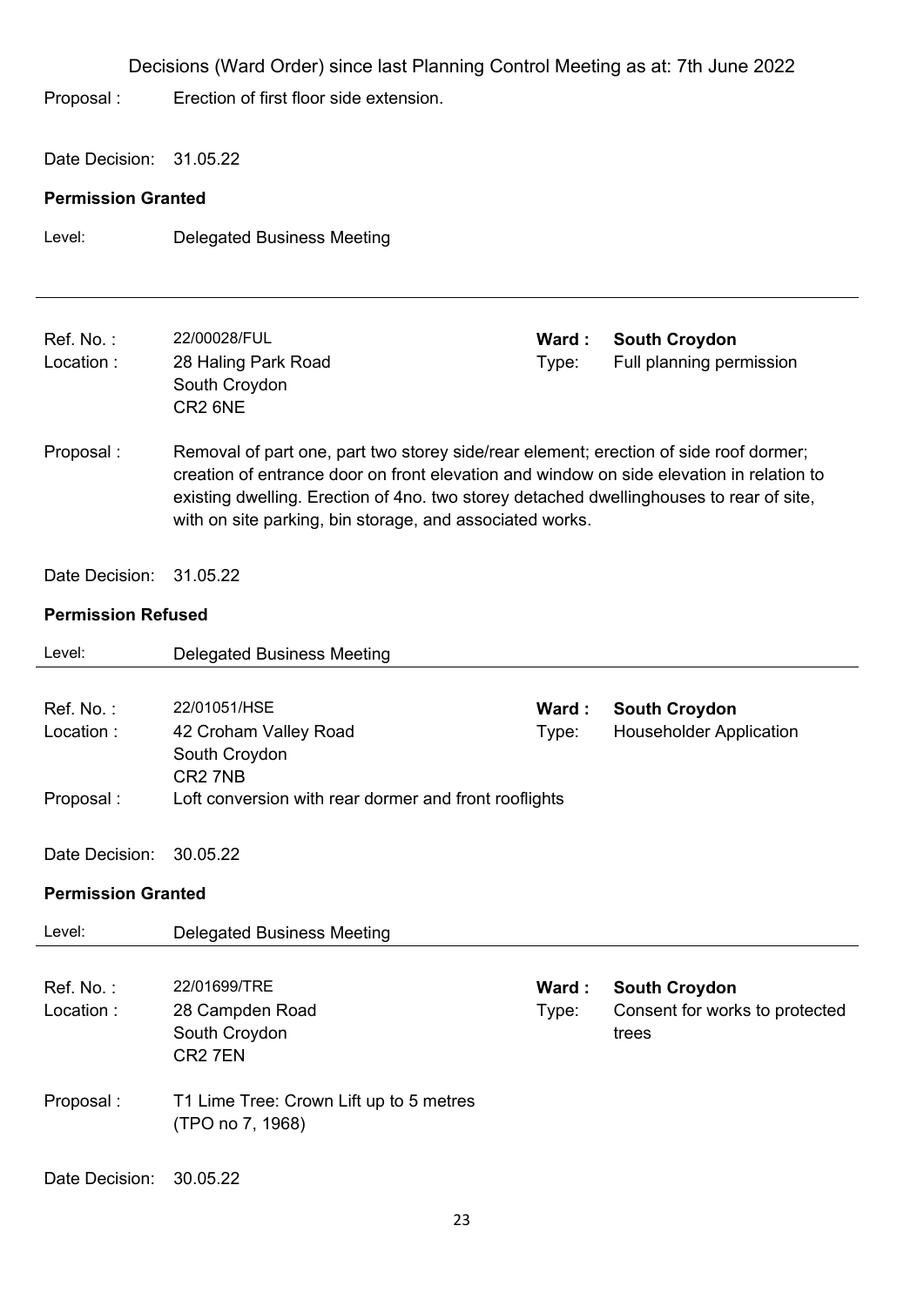### **Consent Granted (Tree App.)**

Level: Delegated Business Meeting

| Ref. No.:<br>Location: | 22/01520/CAT<br>39B Albert Road<br>South Norwood<br>London<br><b>SE25 4JD</b>                                                                                                                                                                                                                                                                                       | Ward:<br>Type: | <b>South Norwood</b><br>Works to Trees in a<br><b>Conservation Area</b> |  |  |  |
|------------------------|---------------------------------------------------------------------------------------------------------------------------------------------------------------------------------------------------------------------------------------------------------------------------------------------------------------------------------------------------------------------|----------------|-------------------------------------------------------------------------|--|--|--|
| Proposal:              | T1 & T2 (2x) Ash - Overall crown reduction of 2m.                                                                                                                                                                                                                                                                                                                   |                |                                                                         |  |  |  |
| Date Decision:         | 30.05.22                                                                                                                                                                                                                                                                                                                                                            |                |                                                                         |  |  |  |
|                        | No objection (tree works in Con Areas)                                                                                                                                                                                                                                                                                                                              |                |                                                                         |  |  |  |
| Level:                 | <b>Delegated Business Meeting</b>                                                                                                                                                                                                                                                                                                                                   |                |                                                                         |  |  |  |
|                        |                                                                                                                                                                                                                                                                                                                                                                     |                |                                                                         |  |  |  |
| Ref. No.:              | 21/05121/DISC                                                                                                                                                                                                                                                                                                                                                       | Ward:          | <b>Thornton Heath</b>                                                   |  |  |  |
| Location:              | Between 23 And 29 Hythe Road<br><b>Thornton Heath</b><br>CR78QQ                                                                                                                                                                                                                                                                                                     | Type:          | <b>Discharge of Conditions</b>                                          |  |  |  |
| Proposal:              | Discharge of Condition 2 (Materials) attached to planning permission 19/02268/CONR for<br>Removal of Condition 5 (Arboricultural Impact Assessment Report) attached to<br>permission 18/01299/FUL for Demolition of existing Scout Hut. Erection of a replacement<br>Scout Building and 4 x three bedroom dwellings with associated landscaping and car<br>parking. |                |                                                                         |  |  |  |
| Date Decision:         | 30.05.22                                                                                                                                                                                                                                                                                                                                                            |                |                                                                         |  |  |  |
| Not approved           |                                                                                                                                                                                                                                                                                                                                                                     |                |                                                                         |  |  |  |
| Level:                 | <b>Delegated Business Meeting</b>                                                                                                                                                                                                                                                                                                                                   |                |                                                                         |  |  |  |
| Ref. No.:<br>Location: | 22/00241/GPDO<br><b>Ambassador House</b><br><b>Brigstock Road</b><br><b>Thornton Heath</b><br>CR7 7JG                                                                                                                                                                                                                                                               | Ward:<br>Type: | <b>Thornton Heath</b><br>Prior Appvl - Class E to<br>(dwellings) C3     |  |  |  |
| Proposal:              | Change of use of part first floor from commercial/business/service space (Use Class E) to<br>five (5) self-contained dwellings (Use Class C3) and associated alterations (Prior<br>Approval Notification - Schedule 2, Part 3, Class MA)                                                                                                                            |                |                                                                         |  |  |  |
| Date Decision:         | 01.06.22                                                                                                                                                                                                                                                                                                                                                            |                |                                                                         |  |  |  |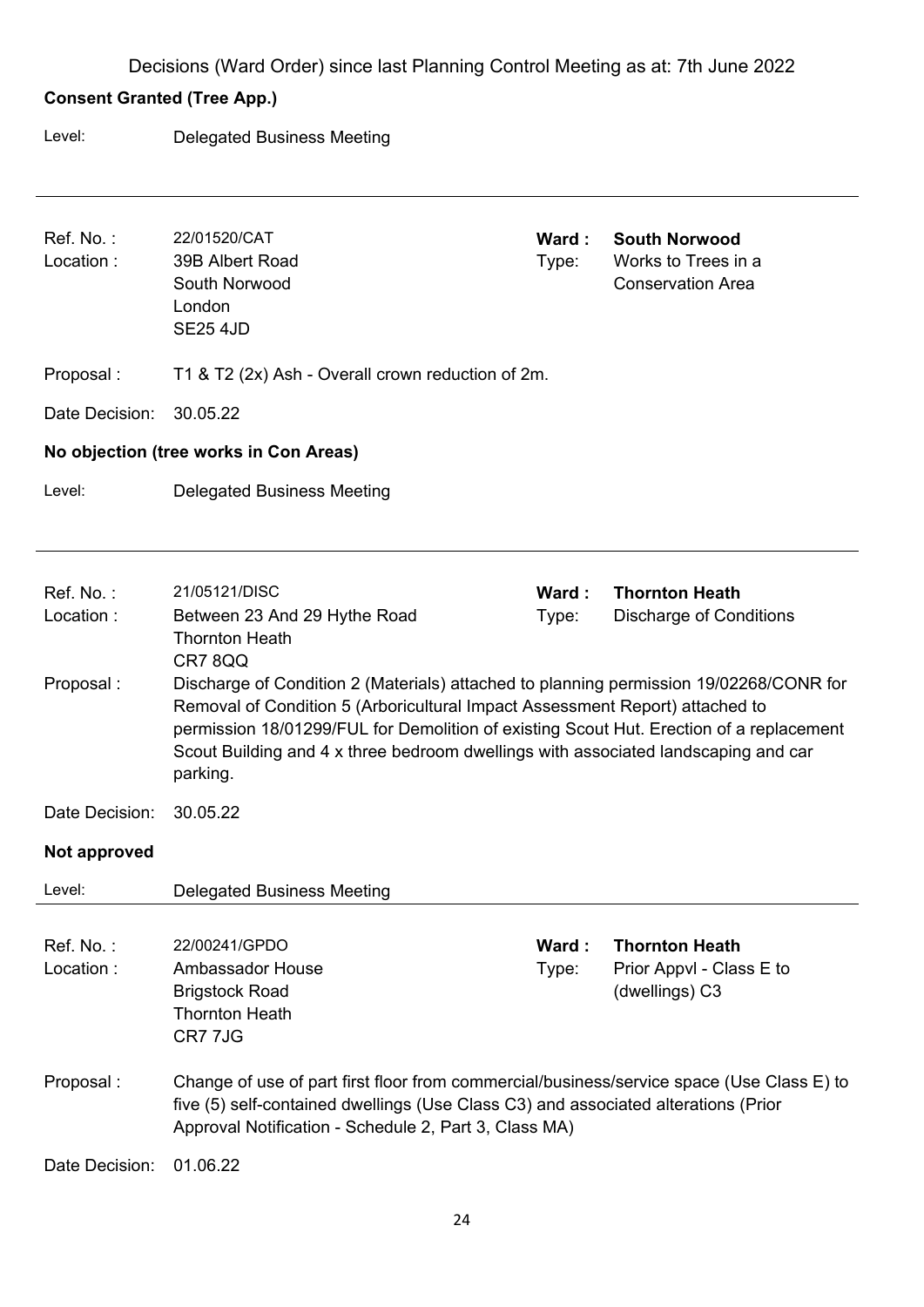|  |  | Decisions (Ward Order) since last Planning Control Meeting as at: 7th June 2022 |
|--|--|---------------------------------------------------------------------------------|
|  |  |                                                                                 |

### **(Approval) refused**

| Level:                    | <b>Delegated Business Meeting</b>                                                                                                                                                                                                                                                 |                |                                                                             |  |  |
|---------------------------|-----------------------------------------------------------------------------------------------------------------------------------------------------------------------------------------------------------------------------------------------------------------------------------|----------------|-----------------------------------------------------------------------------|--|--|
| Ref. No.:<br>Location:    | 22/01485/FUL<br>18 Norfolk Road<br><b>Thornton Heath</b><br>CR7 8ND                                                                                                                                                                                                               | Ward:<br>Type: | <b>Thornton Heath</b><br>Full planning permission                           |  |  |
| Proposal:                 | Erection of single storey side/rear extension and alterations to existing rear extension<br>including raising of roof. Insertion of roof lights to rear roof slope. Conversion of single<br>resulting building into 2 flats with associated refuse and cycle storage to frontage. |                |                                                                             |  |  |
| Date Decision:            | 01.06.22                                                                                                                                                                                                                                                                          |                |                                                                             |  |  |
| <b>Permission Refused</b> |                                                                                                                                                                                                                                                                                   |                |                                                                             |  |  |
| Level:                    | <b>Delegated Business Meeting</b>                                                                                                                                                                                                                                                 |                |                                                                             |  |  |
| Ref. No.:<br>Location:    | 22/01558/GPDO<br>34 Windsor Road<br><b>Thornton Heath</b><br>CR78HE                                                                                                                                                                                                               | Ward:<br>Type: | <b>Thornton Heath</b><br>Prior Appvl - Class A Larger<br><b>House Extns</b> |  |  |
| Proposal:                 | Erection of a single storey rear extension projecting out 6 metres from the rear wall of the<br>original house with a height to the eaves of 2.7 metres and a maximum height of 3.4<br>metres                                                                                     |                |                                                                             |  |  |
| Date Decision:            | 31.05.22                                                                                                                                                                                                                                                                          |                |                                                                             |  |  |
|                           | <b>Prior Approval No Jurisdiction (GPDO)</b>                                                                                                                                                                                                                                      |                |                                                                             |  |  |
| Level:                    | <b>Delegated Business Meeting</b>                                                                                                                                                                                                                                                 |                |                                                                             |  |  |
| Ref. No.:<br>Location:    | 22/01620/GPDO<br>37 Norfolk Road<br><b>Thornton Heath</b><br>CR7 8ND                                                                                                                                                                                                              | Ward:<br>Type: | <b>Thornton Heath</b><br>Prior Appvl - Class A Larger<br><b>House Extns</b> |  |  |
| Proposal:                 | Erection of a single storey rear extension projecting out 6 metres from the rear wall of the<br>original house with a height to the eaves of 2.92 metres and a maximum height of 3<br>metres                                                                                      |                |                                                                             |  |  |
| Date Decision:            | 31.05.22                                                                                                                                                                                                                                                                          |                |                                                                             |  |  |
|                           | <b>Prior Approval No Jurisdiction (GPDO)</b>                                                                                                                                                                                                                                      |                |                                                                             |  |  |
| Level:                    | <b>Delegated Business Meeting</b>                                                                                                                                                                                                                                                 |                |                                                                             |  |  |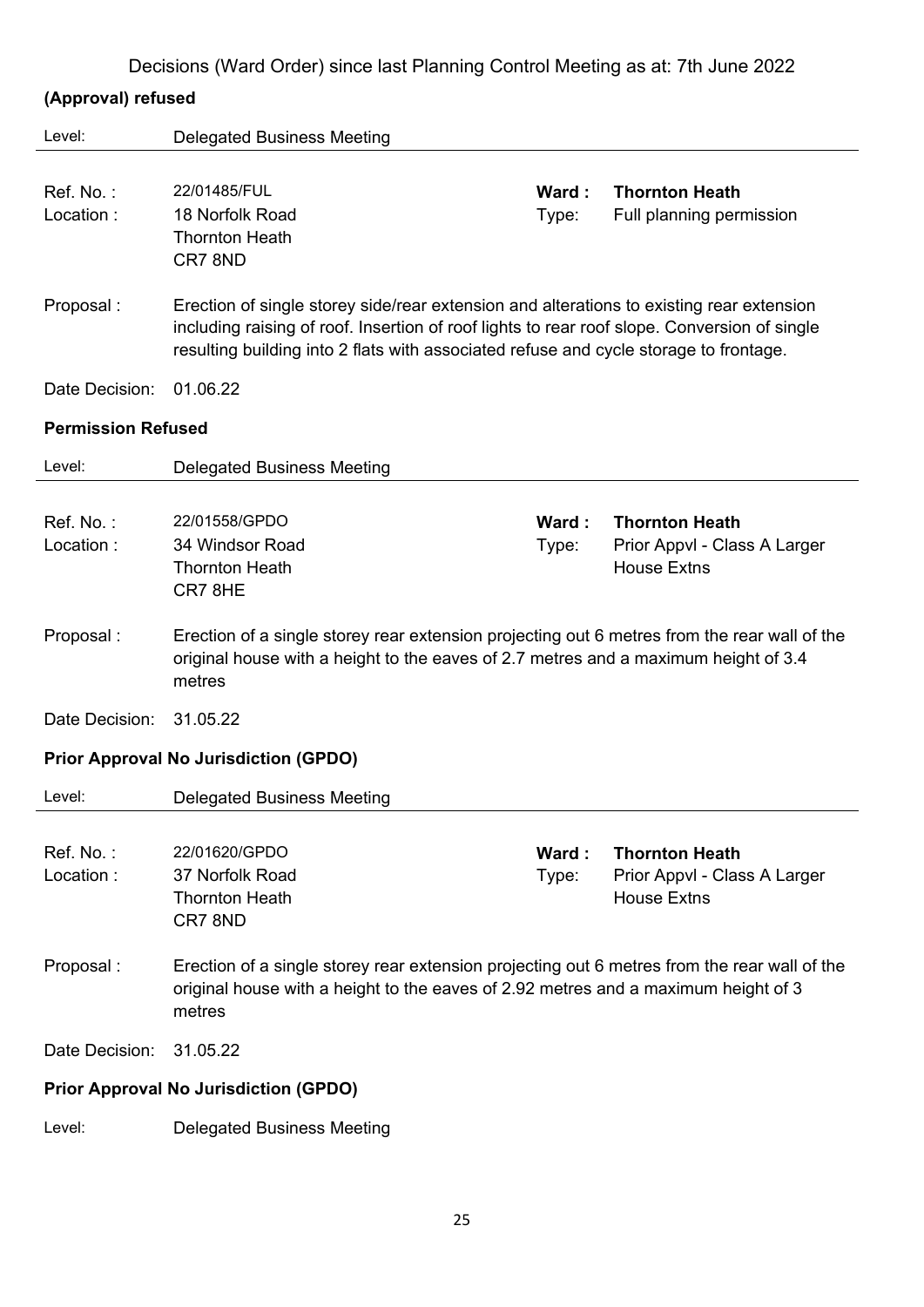| Ref. No.:<br>Location:    | 22/00730/FUL<br>51 Haling Park Road<br>South Croydon<br>CR <sub>2</sub> 6ND                                                                   | Ward:<br>Type: | Waddon<br>Full planning permission                           |  |  |
|---------------------------|-----------------------------------------------------------------------------------------------------------------------------------------------|----------------|--------------------------------------------------------------|--|--|
| Proposal:                 | Demolition of existing dwelling and the construction of a building to the front to provide 6<br>residential flats and 2 bungalows to the rear |                |                                                              |  |  |
| Date Decision:            | 31.05.22                                                                                                                                      |                |                                                              |  |  |
| <b>Permission Refused</b> |                                                                                                                                               |                |                                                              |  |  |
| Level:                    | <b>Delegated Business Meeting</b>                                                                                                             |                |                                                              |  |  |
| Ref. No.:<br>Location:    | 22/00784/HSE<br>101 Waddon Road<br>Croydon<br>CR0 4JH                                                                                         | Ward:<br>Type: | Waddon<br><b>Householder Application</b>                     |  |  |
| Proposal:                 | Erection of first floor rear extensions with juliette balconies.                                                                              |                |                                                              |  |  |
| Date Decision:            | 31.05.22                                                                                                                                      |                |                                                              |  |  |
| <b>Permission Granted</b> |                                                                                                                                               |                |                                                              |  |  |
|                           |                                                                                                                                               |                |                                                              |  |  |
| Level:                    | <b>Delegated Business Meeting</b>                                                                                                             |                |                                                              |  |  |
| Ref. No.:<br>Location:    | 22/01240/HSE<br>49 Barrow Road<br>Croydon<br>CR04EZ                                                                                           | Ward:<br>Type: | Waddon<br><b>Householder Application</b>                     |  |  |
| Proposal:                 | Formation of outbuilding to accommodate gym/storage                                                                                           |                |                                                              |  |  |
| Date Decision:            | 30.05.22                                                                                                                                      |                |                                                              |  |  |
| <b>Permission Refused</b> |                                                                                                                                               |                |                                                              |  |  |
| Level:                    | <b>Delegated Business Meeting</b>                                                                                                             |                |                                                              |  |  |
| Ref. No.:<br>Location:    | 22/01642/GPDO<br>48 Goodwin Road<br>Croydon<br>CR04EG                                                                                         | Ward:<br>Type: | Waddon<br>Prior Appvl - Class A Larger<br><b>House Extns</b> |  |  |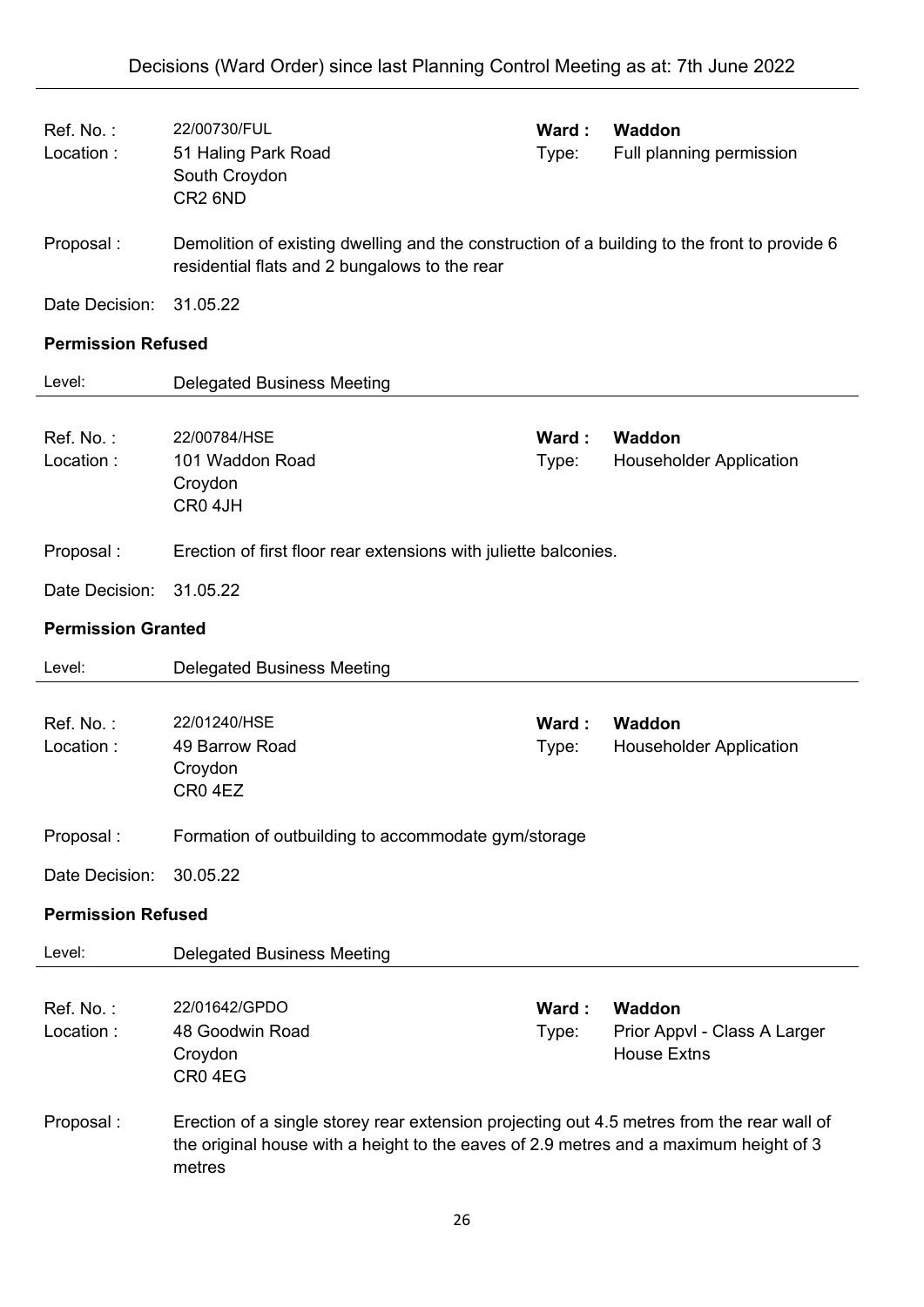Date Decision: 31.05.22

### **Prior Approval No Jurisdiction (GPDO)**

#### Level: Delegated Business Meeting

| Ref. No.:<br>Location:<br>Proposal: | 22/00152/FUL<br>42 Estcourt Road<br>South Norwood<br>London<br><b>SE25 4SD</b><br>The partial demolition of No.42 and the formation of 2x 4bed residential properties to land<br>adjacent (No. 42A & No. 42B). Raising of ridge line at No. 42 and formation of roof<br>extension, first floor rear extension and ground floor rear extension. | Ward:<br>Type: | Woodside<br>Full planning permission                   |  |  |
|-------------------------------------|------------------------------------------------------------------------------------------------------------------------------------------------------------------------------------------------------------------------------------------------------------------------------------------------------------------------------------------------|----------------|--------------------------------------------------------|--|--|
| Date Decision:                      | 01.06.22                                                                                                                                                                                                                                                                                                                                       |                |                                                        |  |  |
| <b>Permission Granted</b>           |                                                                                                                                                                                                                                                                                                                                                |                |                                                        |  |  |
| Level:                              | <b>Delegated Business Meeting</b>                                                                                                                                                                                                                                                                                                              |                |                                                        |  |  |
| Ref. No.:<br>Location:              | 22/01465/FUL<br>147 Albert Road<br>South Norwood<br>London<br><b>SE25 4JS</b>                                                                                                                                                                                                                                                                  | Ward:<br>Type: | Woodside<br>Full planning permission                   |  |  |
| Proposal:                           | Rear roof extension, second floor rear extension and conversion of the house into two<br>flats. With asscociated site alterations                                                                                                                                                                                                              |                |                                                        |  |  |
| Date Decision:                      | 01.06.22                                                                                                                                                                                                                                                                                                                                       |                |                                                        |  |  |
| <b>Permission Refused</b>           |                                                                                                                                                                                                                                                                                                                                                |                |                                                        |  |  |
| Level:                              | <b>Delegated Business Meeting</b>                                                                                                                                                                                                                                                                                                              |                |                                                        |  |  |
| Ref. No.:<br>Location:              | 22/00630/DISC<br>10 Willett Road<br><b>Thornton Heath</b><br>CR7 6AA                                                                                                                                                                                                                                                                           | Ward:<br>Type: | <b>West Thornton</b><br><b>Discharge of Conditions</b> |  |  |